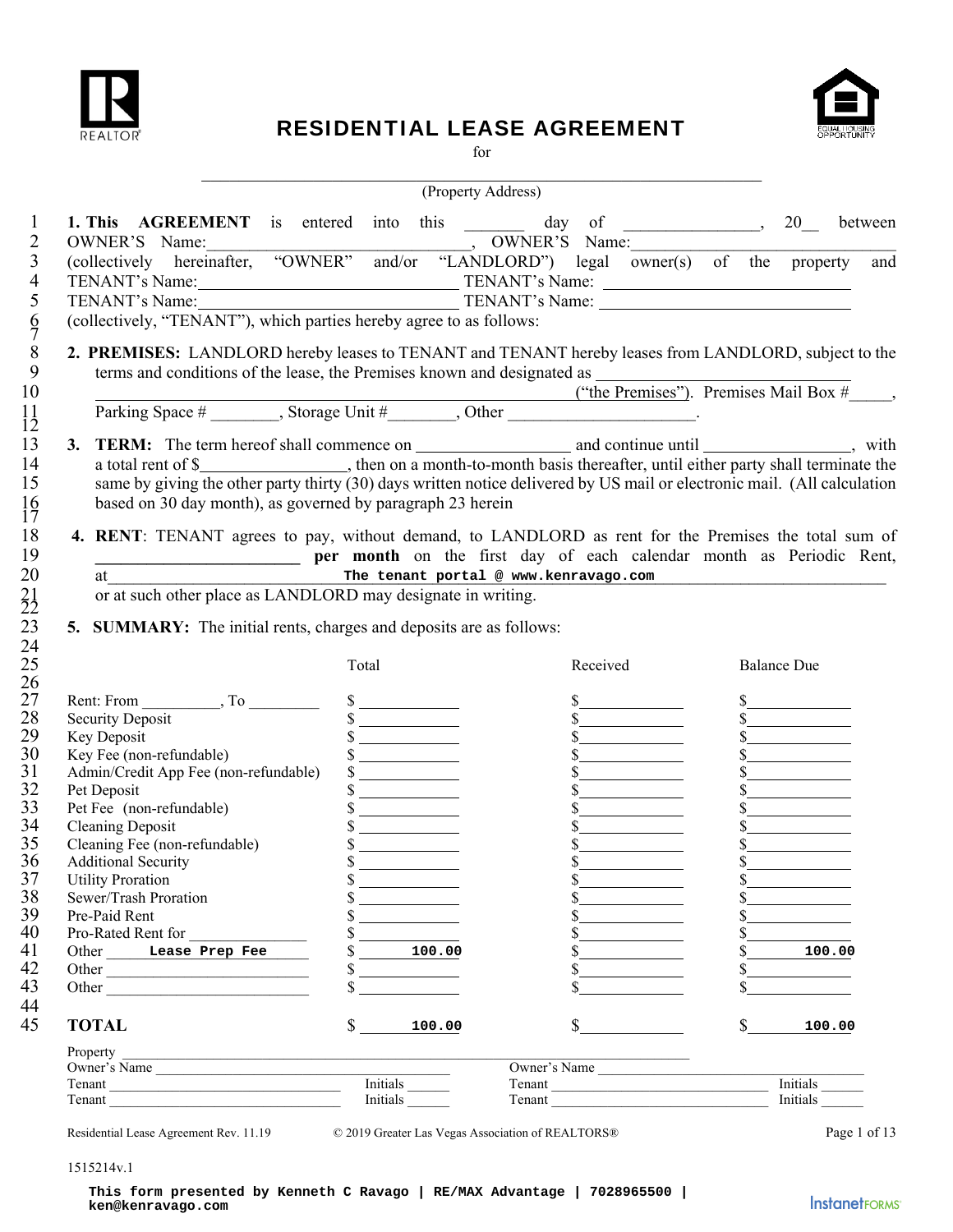#### 2 **6. ADDITIONAL MONIES DUE: Trash service \$16.00/month on top of rent. trash utility to remain in owner's name**

#### 7 **7. ADDITIONAL FEES:**

9 **A. LATE FEES:** In the event TENANT fails to pay rent when due, TENANT shall pay a late fee of 10 \$ OR  $\overline{5}$  % of the Periodic Rent. Late fees begin on the 2 day.

12 **B. DISHONORED CHECKS:** A charge of \$100.00 shall be imposed for each dishonored check made by 13 TENANT to LANDLORD. TENANT agrees to pay all rents, all late fees, all notice fees and all costs to honor a 14 returned check with certified funds. After TENANT has tendered a check, which is dishonored, TENANT hereby 15 agrees to pay all remaining payments including rent due under this Agreement by certified funds. Any payments 16 tendered to LANDLORD thereafter, which are not in the form of certified funds, shall be treated as if TENANT failed 17 to make said payment until certified funds are received. LANDLORD presumes that TENANT is aware of the criminal 18 sanctions and penalties for issuance of a check which TENANT knows is drawn upon insufficient funds and which is tendered for the purpose of committing a fraud upon a creditor. tendered for the purpose of committing a fraud upon a creditor.

21 **C. ADDITIONAL RENT:** All dishonored check charges shall be due when incurred and shall become additional 22 rent. **Payments will be applied to charges, which become rent in the order accumulated.** All unpaid charges or 23 any fees owed by TENANT, including but not limited to notice fees, attempt to evict fees, attorney's fees, repair bills, 24 utility bills, landscape/pool repair and maintenance bills, and CIC fines will become additional rent at the beginning<br>25 of the month after TENANT is billed. TENANT'S failure to pay the full amount for a period may res 25 of the month after TENANT is billed. TENANT'S failure to pay the full amount for a period may result in the initiation 26 of eviction proceedings. LANDLORD'S acceptance of any late fee or dishonored check fee shall not act as a waiver<br>27 of any default of TENANT, or as an extension of the date on which rent is due. LANDLORD reserves the ri of any default of TENANT, or as an extension of the date on which rent is due. LANDLORD reserves the right to 28 exercise any other rights and remedies under this Agreement or as provided by law.

30 **8. SECURITY DEPOSITS:** Upon execution of this Agreement,

| $^{\sim}$<br>JI | AN'<br>٠N<br>$\sim$ 444 $\sim$<br>vanie. | lame<br>N<br>N |
|-----------------|------------------------------------------|----------------|
| $\sim$<br>ے ر   | AN'<br>€NI<br>0.4880<br>vame             | √ame∶<br>N     |

33 shall deposit with LANDLORD as a Security Deposit the sum stated in paragraph 5. **TENANT shall not apply the Security Deposit to, or in lieu of, rent.** At any time during the term of this Agreement and upon termination of the tenancy by either party for any reason, the LANDLORD may claim, from the Security Deposit, such amounts 35 tenancy by either party for any reason, the LANDLORD may claim, from the Security Deposit, such amounts due 36 LANDLORD under this Agreement. Any termination prior to the initial term set forth in paragraph 3, or failure of 37 TENANT to provide proper notice of termination, is a default in the payment of rent for the remainder of the lease 38 term, which may be offset by the Security Deposit. Pursuant to NRS 118A.242, LANDLORD shall provide TENANT 39 with a written, itemized accounting of the disposition of the Security Deposit within thirty (30) days of surrender of 40 premises. TENANT agrees, upon termination of the tenancy, to provide LANDLORD with a forwarding address to 41 prevent a delay in receiving the accounting and any refund. At the termination of this agreement, the TENANT<br>42 identified in this paragraph will be refunded the remaining security denosit (if any). In the event of dama identified in this paragraph will be refunded the remaining security deposit (if any). In the event of damage to the 43 Premises caused by TENANT or TENANT's family, agents or visitors, LANDLORD may use funds from the deposit to repair, but is not limited to this fund and TENANT remains liable for any remaining costs. (In addition to the to repair, but is not limited to this fund and TENANT remains liable for any remaining costs. (In addition to the above, 45 to be refundable, property must be professionally cleaned to include carpets and all hard surface flooring including 46 tile and grout.) Upon request by Landlord, Tenant must furnish receipts for professional cleaning services.

| Property      |          |                 |                            |
|---------------|----------|-----------------|----------------------------|
| QWner<br>Name |          | ')wner'<br>Name |                            |
| Tenant        | 'nitials | Tenant          |                            |
| Tenant        | Initials | $T$ enant       | $\mathbf{r}$ .<br>'nitiai. |

Residential Lease Agreement Rev. 11.19 © 2019 Greater Las Vegas Association of REALTORS® Page 2 of 13

#### 1515214v.1

47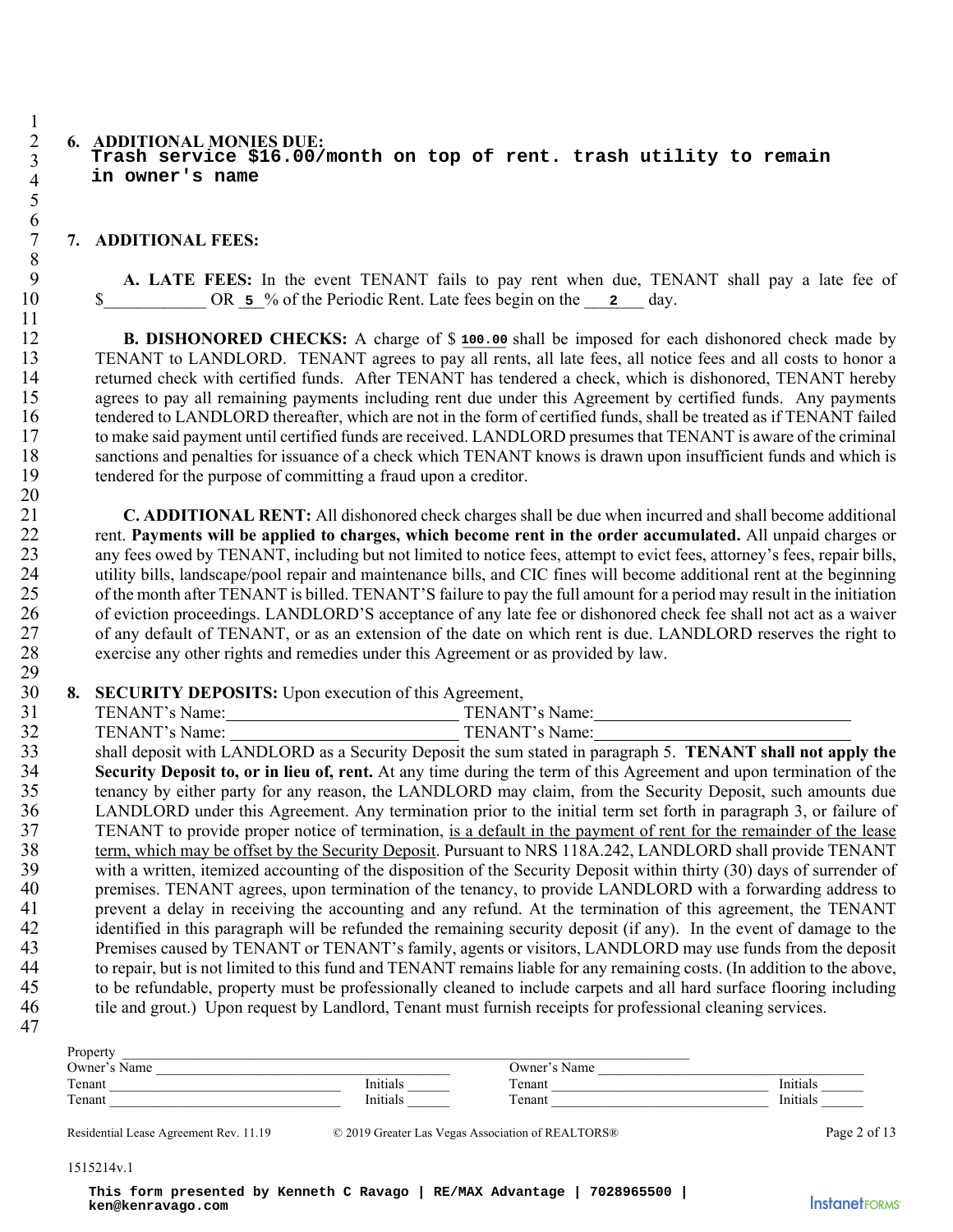- 1 **9. CONDITION OF PREMISES:** TENANT agrees that TENANT has examined the Premises, including the grounds 2 and all buildings and improvements, and that they are, at the time of this Lease, in good order, good repair, safe, 3 clean, and rentable condition.
- $\frac{4}{5}$ 5 **10. TRUST ACCOUNTS:** BROKER shall retain all interest earned, if any, on security deposits to offset administration and bookkeeping fees. and bookkeeping fees.
- 8 **11. EVICTION COSTS:** TENANT shall be charged an administrative fee of \$\_\_\_\_\_\_\_\_\_\_\_\_\_ per eviction attempt to offset<br>9 **11. EVICTION COSTS:** TENANT shall be charged for service of legal notices and all related the costs of eviction notices and proceedings. TENANT shall be charged for service of legal notices and all related 10 fees according to actual costs incurred.
- 12 **12. CARDS AND KEYS:** Upon execution of the Agreement, TENANT shall receive the following:<br>13 **12. CARDS AND KEYS:** Upon execution of the Agreement, TENANT shall receive the following:<br>19 **12. CARDS AND KEYS:** Upon exec

| ∸ → | Door kev(s)    | Garage Transmitter/ $Fob(s)$ | Pool Kev(s) |  |
|-----|----------------|------------------------------|-------------|--|
|     | Mailbox kev(s) | Gate Card/Fob(s)             | ther(s)     |  |

| aundry | kev(s)<br>-R oom | Tate | mmm<br>⊦obl<br>ransmitter/ | けいへいに |  |
|--------|------------------|------|----------------------------|-------|--|

16 TENANT shall make a key deposit (if any) in the amount set forth in paragraph 2 upon execution of this Agreement. 17 The key deposit shall be refunded within 30 days of TENANT's return of all cards and/or keys to LANDLORD or<br>18 LANDLORD's BROKER/DESIGNATED PROPERTY MANAGER. LANDLORD's BROKER/DESIGNATED PROPERTY MANAGER.

- $\frac{19}{20}$ 20 **13. CONVEYANCES AND USES:** TENANT shall not assign, sublet or transfer TENANT'S interest, nor any part 21 thereof, without prior written consent of LANDLORD. The Premises shall be used and occupied by TENANT 22 exclusively as a private single-family residence. Neither the Premises nor any part of the Premises or yard shall 23 be used at any time during the term of this Lease for any purpose of carrying on any business, profession, or trade 24 of any kind, or for any purpose other than as a private single-family residence. TENANT shall comply with all 25 the health and sanitary laws, ordinances, rules and orders of appropriate governmental authorities and 26 homeowners associations, if any, with respect to the Premises. TENANT understands and acknowledges that 27 they are not permitted to access the attic crawl space, roof or under the home or any other area of the property 28 that is not considered living space. TENANT shall not commit waste, cause excessive noise, create a nuisance 29 or disturb others. **EVICTION COSTS:** IP:NANT hall be changed an administrative level of  $S = 200$ .<br> **EVICEN DESTRANTS (SOFT) EVALUATS** that the costs of eviction notices and proceduling. TENANT shall be eiverget<br> **CARDS AND KEYS:** Upon exe
- 31 **14. OCCUPANTS:** Occupants of the Premises shall be limited to \_\_\_\_\_\_\_\_\_\_ persons and shall be used solely for housing 32 accommodations and for no other purpose. TENANT represents that the following person(s) will live in the Premises:<br>33 33 **\_\_\_\_\_\_\_\_\_\_\_\_\_\_\_\_\_\_\_\_\_\_\_\_\_\_\_\_\_\_\_\_\_\_\_\_\_\_\_\_\_\_\_\_\_\_\_\_\_\_\_\_\_\_\_\_\_\_\_\_\_\_\_\_\_\_\_\_\_\_\_\_\_\_\_\_\_\_\_\_\_\_\_\_\_\_\_**
- 34 **\_\_\_\_\_\_\_\_\_\_\_\_\_\_\_\_\_\_\_\_\_\_\_\_\_\_\_\_\_\_\_\_\_\_\_\_\_\_\_\_\_\_\_\_\_\_\_\_\_\_\_\_\_\_\_\_\_\_\_\_\_\_\_\_\_\_\_\_\_\_\_\_\_\_\_\_\_\_\_\_\_\_\_\_\_\_\_\_\_\_\_\_\_**

46

30

7

11

- 35
- 36 **15. GUESTS:** The TENANT agrees to pay the sum of \$ 25.00 per day for each guest remaining on the Premises 37 more than 15 days. Notwithstanding the foregoing, in no event shall any guest remain on the Premises for more 38 than 30 days.

39<br>40 40 **16. UTILITIES:** TENANT shall immediately connect all utilities and services of premises upon commencement of lease. 41 TENANT is to pay when due all utilities and other charges in connection with TENANT's individual rented premises.

| 42 | Responsibility is described as (T) for TENANT and (O) for Owner: |                |                         |                        |
|----|------------------------------------------------------------------|----------------|-------------------------|------------------------|
| 43 | Electricity $\mathbf{r}$                                         | Trash <b>T</b> | Trash Can Rental: T     | Phone<br>$\mathbf{T}$  |
| 44 | Gas т                                                            | Sewer <b>T</b> | Cable т                 | Other<br>HOA Fines (T) |
| 45 | Water<br>m,                                                      | Septic $N/A$   | <b>Association Fees</b> | Other                  |
| .  |                                                                  |                |                         |                        |

| Property                      |                 |                       |                 |
|-------------------------------|-----------------|-----------------------|-----------------|
| $\rightarrow$<br>Owner's Name |                 | Jwner'<br>Name        |                 |
| Tenant                        | . .<br>Initial. | enant                 | Initials        |
| Tenant                        | Initials        | $\mathbf{r}$<br>enant | <b>Initials</b> |

Residential Lease Agreement Rev. 11.19  $\degree$  2019 Greater Las Vegas Association of REALTORS® Page 3 of 13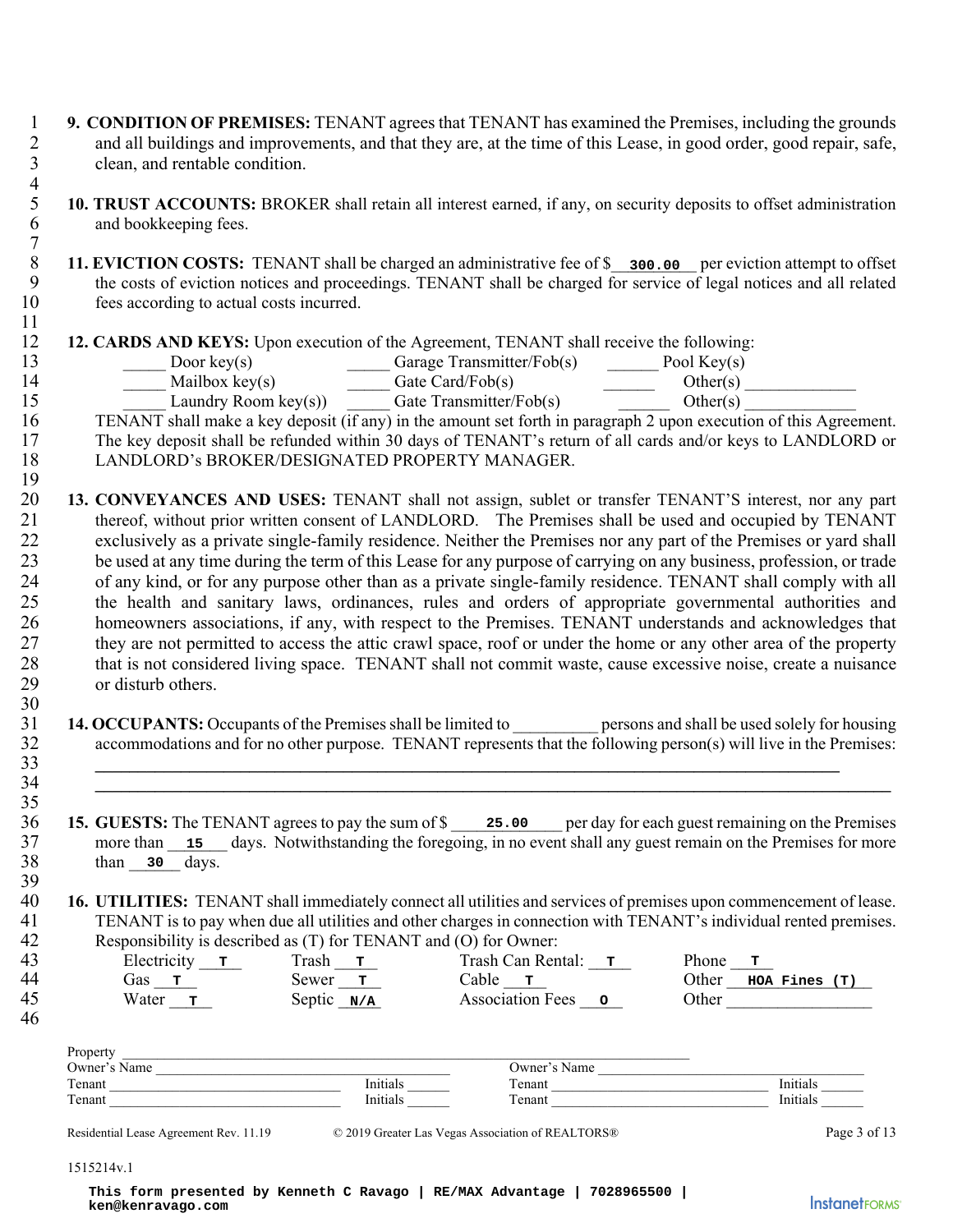2 2 a. TENANT is responsible to connect the following utilities in TENANT'S name:

5 b. LANDLORD will maintain the connection of the following utilities in LANDLORD's name and bill 6 TENANT for connection fees and use accordingly for the entire term of the lease:

9 c. No additional phone or cable lines or outlets or satellite dishes shall be obtained for the Premises without 10 the LANDLORD's written consent. In the event of LANDLORD's consent, TENANT shall be responsible 11 for all costs associated with the additional lines, outlets or dishes. TENANT shall also remove any satellite 12 dishes and restore the subject property to its original condition at the termination of this Agreement.

14 d. If an alarm system exists on the Premises, TENANT may obtain the services of an alarm services 15 company and shall pay all costs associated therewith.

17 e. TENANT shall not default on any obligation to a utility provider for utility services at the Property. 18 Owner does not pay for any utilities, excluding any such UTILITIES THAT ARE INCLUDED IN HOME 19 OWNER'S ASSOCIATION DUES. TENANT must show all utilities giving service to said property have a<br>20 zero balance upon move out. zero balance upon move out.

22 f. Other:

1

3  $\frac{4}{5}$ 

7 8

13

16

21

23

- $\frac{24}{25}$ 25 **17. PEST NOTICE:** TENANT understands that various pest, rodent and insect species (collectively, "pests") exist in 26 Southern Nevada. Pests may include, but are not limited to, scorpions (approximately 23 species, including bark 27 scorpions), spiders (including black widow and brown recluse), bees, snakes, ants, termites, rats, mice and pigeons.<br>28 The existence of pests may vary by season and location. Within thirty (30) days of occupancy, if th The existence of pests may vary by season and location. Within thirty (30) days of occupancy, if the Premises has 29 pests, LANDLORD, at TENANT's written request, will arrange for and pay for the initial pest control spraying.<br>30 TENANT agrees to pay for the monthly pest control spraying fees. For more information on pests and pest co 30 TENANT agrees to pay for the monthly pest control spraying fees. For more information on pests and pest control 31 providers, TENANT should contact the State of Nevada Division of Agriculture.
- $\frac{32}{33}$ 33 **18. PETS:** No pet shall be on or about the Premises at any time without written permission of LANDLORD. In the 34 event TENANT wishes to have a pet, TENANT will complete an Application for Pet Approval. Should written

35 permission be granted for occupancy of the designated pet, an additional  $\Box$  security deposit or fee $\Box$  in the amount of 36 \$ will be required and paid by TENANT in advance subject to deposit terms and conditions 37 aforementioned. In the event written permission shall be granted, TENANT shall be required to procure and provide 38 to LANDLORD written evidence that TENANT has obtained such insurance as may be available against property 39 damage to the Premises and liability to third party injury. Said policy shall name LANDLORD and LANDLORD'S 40 AGENT as additional insureds. A copy of said policy shall be provided to LANDLORD or LANDLORD's 41 BROKER/DESIGNATED PROPERTY MANAGER prior to any pets being allowed within the Premises. If 42 TENANT obtains a pet without written permission of LANDLORD, such will be an event of default under paragraph<br>43 21. TENANT further agrees to pay an immediate fine of \$ 500.00 LANDLORD reserves the right to accept or 43 21. TENANT further agrees to pay an immediate fine of \$\_\_\_\_\_\_\_\_\_\_\_. LANDLORD reserves the right to accept or 44 deny this pet, but ONLY AFTER THE AFOREMENTIONED FEE IS PAID. Once Tenant pays the fine, TENANT 45 may complete an Application for Pet Approval, which will be treated as if no breach had occurred. TENANT agrees 46 to indemnify LANDLORD for any and all liability, loss and damages, which LANDLORD may suffer as a result of 47 any animal in the Premises, whether or not written permission was granted. **konta.** (702)187-5558 | Gast 6971186-6020 | WATER: (702)1876-4124 **b** <br> **k** LANDLORID will maintain the connection of the following unitine in LANDLORID<br> **F** LANDLORID will mean to the connection of the following units of

| Propert          |                          |                       |              |
|------------------|--------------------------|-----------------------|--------------|
| $l$ Wner<br>Name |                          | <b>J</b> wner<br>Name |              |
| Tenant           | $\mathbf{r}$<br>Inītīals | $\sim$<br>enant       | .<br>Initial |
| Tenant           | Init<br>ппиав            | $\sim$<br>enant       | Initials     |

Residential Lease Agreement Rev. 11.19 © 2019 Greater Las Vegas Association of REALTORS® Page 4 of 13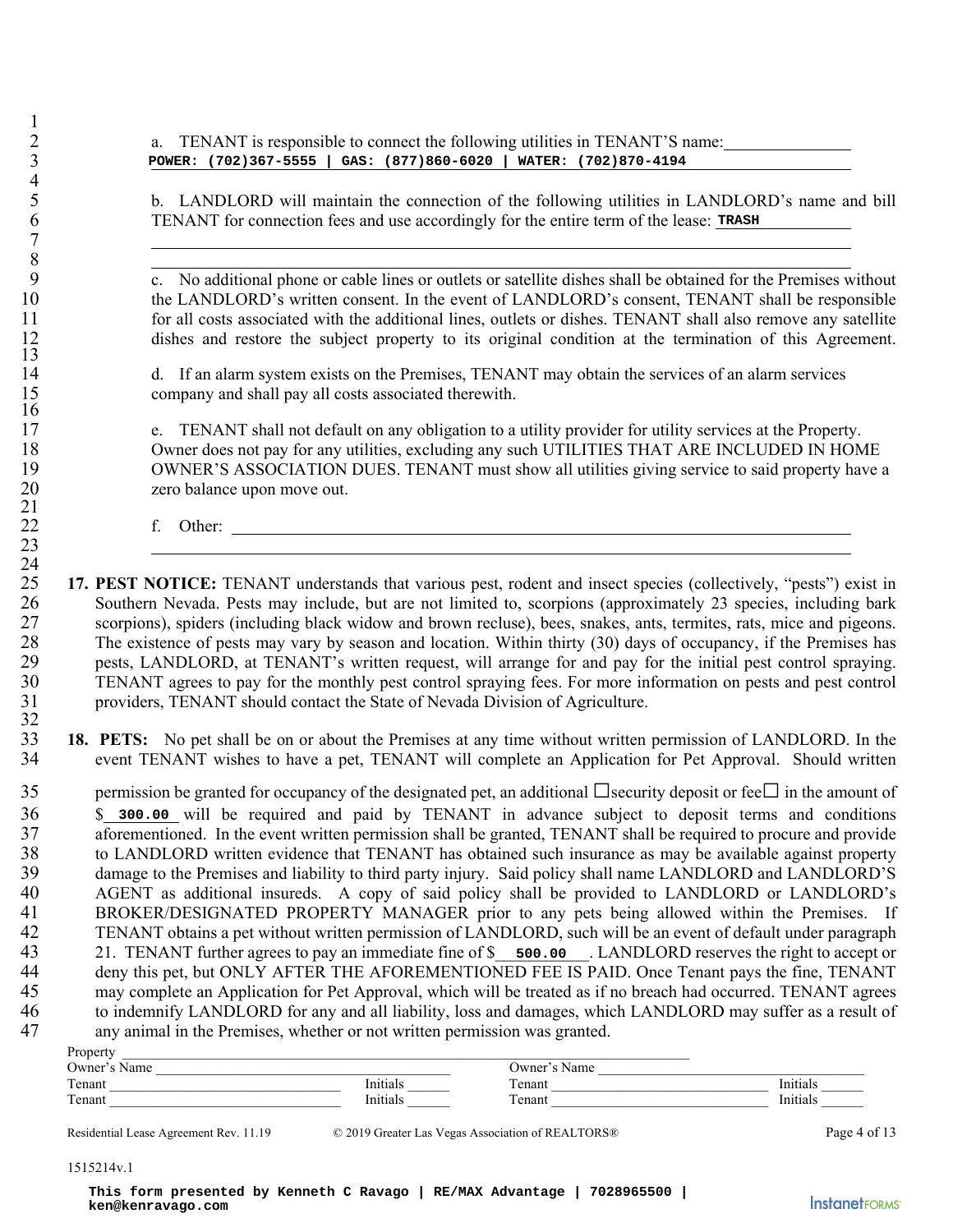1 **19. RESTRICTIONS:** TENANT shall not keep or permit to be kept in, on, or about the Premises: waterbeds, boats, campers, trailers, mobile homes, recreational or commercial vehicles or any non-operative vehicles except as 2 campers, trailers, mobile homes, recreational or commercial vehicles or any non-operative vehicles except as follows:

3  $4$ 

#### 5 **TENANT shall not conduct nor permit any work on vehicles on the premises without the express written**  6 **consent of the Owner.**

- $7 \over 8$ **20. ALTERATIONS:** TENANT shall make no alterations to the Premises without LANDLORD's written consent.<br>9 Unless otherwise agreed in writing between TENANT and LANDLORD, all alterations or improvements to the Unless otherwise agreed in writing between TENANT and LANDLORD, all alterations or improvements to the 10 Premises become the property of LANDLORD, shall remain upon the Premises, and shall constitute a fixture 11 permanently affixed to the Premises. Unless otherwise agreed in writing between TENANT and LANDLORD, 12 TENANT shall be responsible for restoring the Premises to its original condition and removing any alterations or 13 improvements if requested by LANDLORD or LANDLORD's BROKER/DESIGNATED PROPERTY MANAGER.
- $\frac{14}{15}$ 21. DEFAULT: Failure by TENANT to pay rent, perform any obligation under this Agreement, or comply with any 16 Association Governing Documents (if any), or TENANT's engagement in activity prohibited by this Agreement, or 17 TENANT's failure to comply with any and all applicable laws, shall be considered a default hereunder. Upon default, 18 LANDLORD may, at its option, terminate this tenancy upon giving proper notice. Upon default, LANDLORD shall<br>19 issue a proper itemized statement to TENANT noting the amount owed by TENANT, including any and all fees rel 19 issue a proper itemized statement to TENANT noting the amount owed by TENANT, including any and all fees related<br>20 to eviction and reletting of the subject property. LANDLORD may pursue any and all legal and equitable 20 to eviction and reletting of the subject property. LANDLORD may pursue any and all legal and equitable remedies 21 available.  $\frac{22}{23}$
- a. FORFEITURE OF SECURITY DEPOSIT DEFAULT. It is understood and agreed that TENANT shall not 24 attempt to apply or deduct any portion of any security deposit from the last or any month's rent or use or apply 25 any such security deposit at any time in lieu of payment of rent. If TENANT fails to comply, such security deposit 26 shall be forfeited and LANDLORD may recover the rent due as if any such deposit had not been applied or 27 deducted from the rent due. For the purpose of this paragraph, it shall be conclusively presumed that a TENANT 28 leaving the premises while owing rent is making an attempted deduction of deposits. Furthermore, any deposit 29 shall be held as a guarantee that TENANT shall perform the obligations of the Lease and shall be forfeited by the 30 TENANT should TENANT breach any of the terms and conditions of this Lease. In the event of default, by 31 TENANT, of any obligation in this Lease which is not cured by TENANT within five (5) days' notice from 32 LANDLORD, then in addition to forfeiture of the Security Deposit, LANDLORD may pursue any other remedy 33 available by law, equity or otherwise.
- 34 b. TENANT PERSONAL INFORMATION UPON DEFAULT. TENANT understands and acknowledges that if 35 TENANT defaults on lease, LANDLORD or Owner may engage the services of an Attorney or a Collection 36 Agency. TENANT understands and acknowledges that LANDLORD/Owner may give an Attorney or a Collection 37 Agency, TENANT's personal information, including but not limited to, TENANT's social security number or any 38 other information to aid in collection efforts and holds LANDLORD, Broker, and Owner harmless from any liability in relation to the release of any personal information to these entities. liability in relation to the release of any personal information to these entities.
- $\frac{40}{41}$ **22. ENFORCEMENT:** Any failure by LANDLORD to enforce the terms of this Agreement shall not constitute a waiver<br>of said terms by LANDLORD. Acceptance of rent due by LANDLORD after any default shall not be construed to 42 of said terms by LANDLORD. Acceptance of rent due by LANDLORD after any default shall not be construed to 43 waive any right of LANDLORD or affect any notice of termination or eviction. 44<br>45
- a. ABANDONMENT. LANDLORD is entitled to presume per NRS 118A.450 that TENANT has abandoned the 46 Premises if the TENANT is absent from the premises for a period of time equal to one-half the time for periodic 47 rental payments, unless the rent is current or the TENANT has in writing notified the landlord of an intended

| Property                           |                 |                                         |          |
|------------------------------------|-----------------|-----------------------------------------|----------|
| $\mathbf{r}$<br>$O$ wner'.<br>Name |                 | $\lambda$ ( ) wner <sup>2</sup><br>Name |          |
| Tenant                             | <b>Initials</b> | m.<br>enant                             | Initials |
| Tenant                             | Initials        | $T$ enant                               | Initials |

Residential Lease Agreement Rev. 11.19  $\degree$  2019 Greater Las Vegas Association of REALTORS® Page 5 of 13

#### 1515214v.1

**This form presented by Kenneth C Ravago | RE/MAX Advantage | 7028965500 | ken@kenravago.com**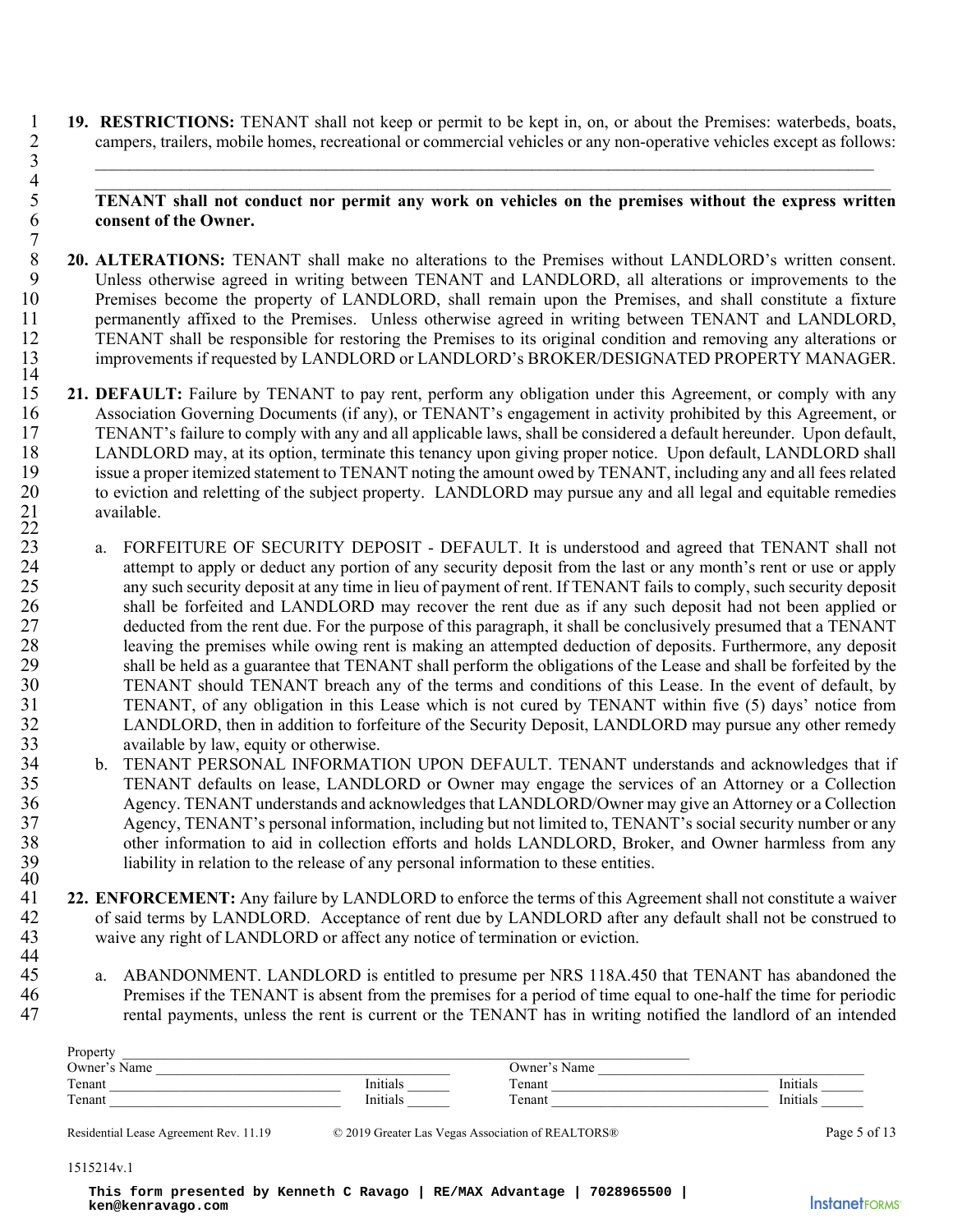1 absence.

 $\mathfrak{D}$ 

12

23

40

45

47

- 3 b. If at any time during the term of this Lease, TENANT abandons the Premises, LANDLORD shall have the 4 following rights: LANDLORD may, at LANDLORD's option, enter the Premises by any means without liability<br>5 to TENANT for damages and may relet the Premises, for the whole or any part of the then unexpired term, and 5 to TENANT for damages and may relet the Premises, for the whole or any part of the then unexpired term, and 6 may receive and collect all rent payable by virtue of such reletting. At LANDLORD's option, LANDLORD may<br>hold TENANT liable for any difference between the rent that would have been payable under this Lease during hold TENANT liable for any difference between the rent that would have been payable under this Lease during 8 the balance of the unexpired term, if this Lease had continued in force, and the net rent for such period realized<br>9 by LANDLORD by means of such reletting by LANDLORD by means of such reletting.
- 10 LANDLORD also may dispose of any of TENANTs abandoned personal property, pursuant to Nevada law as 11 LANDLORD deems appropriate, without liability to TENANT.

**23. NOTICE OF INTENT TO VACATE:** TENANT shall provide notice of TENANT's intention to vacate the Premises. Such notice shall be in writing and shall be provided to LANDLORD prior to the first day of the last 14 Premises. **Such notice shall be in writing and shall be provided to LANDLORD prior to the first day of the last**  15 **month of the lease term set forth in Section 3 of this Agreement. In no event shall notice be less than 30 days**  16 **prior to the expiration of the term of this Agreement**. In the event TENANT fails to provide such notice, TENANT 17 shall be deemed to be holding-over on a month-to-month basis until 30 days after such notice. During a holdover not 18 authorized by LANDLORD, rent shall increase by 25  $\%$ . 19

- 20 **24. TERMINATION:** Upon termination of the tenancy, TENANT shall surrender and vacate the Premises and shall remove any and all of TENANT'S property. TENANT shall return keys, personal property and Premises to the 21 remove any and all of TENANT'S property. TENANT shall return keys, personal property and Premises to the 22 LANDLORD in good, clean and sanitary condition, normal wear excepted.
- 25. **EMERGENCIES:** The name, address and phone number of the party who will handle maintenance or essential<br>25 services emergencies on behalf of the LANDLORD is as follows: services emergencies on behalf of the LANDLORD is as follows: 26 27 **EMERGENCIES: (702)714-1536 OTHER: Tenant portal for standard maintenance requests.**

28 29 **26. MAINTENANCE:** TENANT shall keep the Premises in a clean and good condition. TENANT shall immediately 30 report to the LANDLORD any defect or problem on the Premises. TENANT agrees to notify LANDLORD of any 31 water leakage and/or damage within 24 hours of the occurrence. TENANT understands that TENANT may be held<br>32 responsible for any water and/or mold damage including the costs of remediation of such damage. TENANT shall b 32 responsible for any water and/or mold damage, including the costs of remediation of such damage. TENANT shall be 33 responsible for any **MINOR** repairs necessary to the Premises up to and including the cost of \$ \_\_\_\_\_\_\_\_\_\_. TENANT **75.00**34 agrees to pay for all repairs, replacements and maintenance required by TENANT's misconduct or negligence or that<br>35 of TENANT's family, pets, licensees and guests, including but not limited to any damage done by wind o 35 of TENANT's family, pets, licensees and guests, including but not limited to any damage done by wind or rain caused 36 by leaving windows open and/or by overflow of water, or stoppage of waste pipes, or any other damage to appliances, 37 carpeting or the Premises in general. At LANDLORD's option, such charges shall be paid immediately or be regarded 38 as additional rent to be paid no later than the next monthly payment date following such repairs. TENANT 39 acknowledges any minor repairs made to the Property must be done by an active, licensed and insured contractor. authorized by LANDLORD, rent shall increase by<br> **EERMINATION:** Upon termination of the tenancy, TEN<br>
renove any and all of TENANT'S property. TENANT si<br>
LANDLORD in good, CENANT'S property. TENANT si<br> **EMERGENCIES:** The na

41 a. TENANT shall change filters in the heating and air conditioning systems at least once every month, at 42 TENANT's own expense. LANDLORD shall maintain the heating and air conditioning systems and provide for 43 major repairs. However, any repairs to the heating or cooling system caused by dirty filters due to TENANT<br>44 meglect will be the responsibility of TENANT. neglect will be the responsibility of TENANT.

46 b. TENANT shall replace all broken glass, regardless of cause of damage, at TENANT's expense.

| Property                |                   |              |          |
|-------------------------|-------------------|--------------|----------|
| $\cdot$ Name<br>Owner's |                   | Owner's Name |          |
| Tenant                  | - - -<br>lnıtıals | Tenant       | Initials |
| Tenant                  | Initials          | Tenant       | Initials |

Residential Lease Agreement Rev. 11.19  $\degree$  2019 Greater Las Vegas Association of REALTORS® Page 6 of 13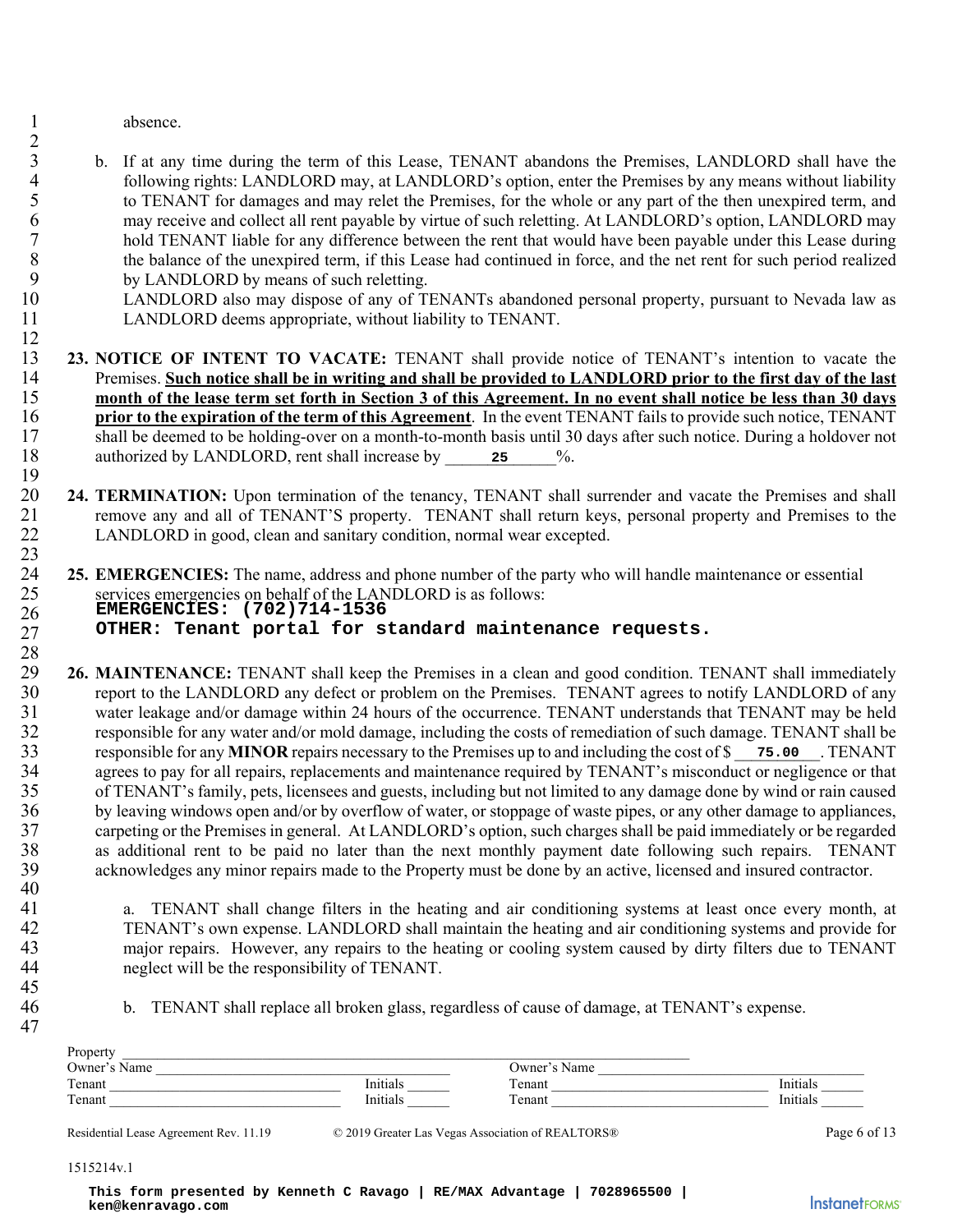1 c. LANDLORD shall be responsible for all systems including heating, cooling, electrical, plumbing and sewer 2 lines. LANDLORD shall be responsible for all major heating, cooling electrical, plumbing and sewer problems that are not caused by TENANT. that are not caused by TENANT.

5 d. There \_\_\_\_\_ **is –OR–** \_\_\_\_\_ **is not** a landscape contractor whose name and phone number are as follows:

6 \_\_\_\_\_\_\_\_\_\_\_\_\_\_\_\_\_\_\_\_\_\_\_\_\_\_\_\_\_\_\_\_\_\_\_\_\_\_\_\_\_\_\_\_\_\_\_\_\_\_\_\_\_\_\_\_\_\_\_\_\_\_\_\_\_\_\_\_\_\_\_\_\_\_\_\_\_\_\_\_\_\_\_\_\_\_\_\_\_\_

8 In the case of landscaping being maintained by a contractor, TENANT agrees to cooperate with the landscape<br>9 contractor in a satisfactory manner. LANDLORD-provided landscaping is not to be construed as a waiver of 9 contractor in a satisfactory manner. LANDLORD-provided landscaping is not to be construed as a waiver of 10 any responsibility of the TENANT to keep and maintain landscaping and/or shrubs, trees and sprinkler system 11 in good condition.

13 In the event the landscaping is not being maintained by a contractor, TENANT shall maintain lawns, shrubs and 14 trees. TENANT shall water all lawns, shrubs and trees, mow the lawns on a regular basis, trim the trees and 15 fertilize lawns, shrubs and trees. If TENANT fails to maintain the landscaping in a satisfactory manner, 16 LANDLORD may have the landscaping maintained by a landscaping contractor and charge TENANT with the 17 actual cost. Said costs shall immediately become additional rent.

19 e. There \_\_\_\_\_ **is –OR–** \_\_\_\_\_ **is not** a pool contractor whose name and phone number are as follows:

 $20$ 

22 In the case of pool maintenance being maintained by a contractor, TENANT agrees to cooperate with the pool 23 maintenance contractor in a satisfactory manner. LANDLORD-provided pool maintenance is not to be construed 24 as a waiver of any responsibility of the TENANT to keep and maintain the pool in good condition.

26 10 In the event the pool is not being maintained by a Contractor, TENANT agrees to maintain the pool, if any.<br>27 TENANT agrees to maintain the water level, sweep, clean and keep in good condition. If TENANT fails to TENANT agrees to maintain the water level, sweep, clean and keep in good condition. If TENANT fails to 28 maintain the pool in a satisfactory manner, LANDLORD may have the pool maintained by a licensed pool service 29 and charge TENANT with the actual cost. Said costs shall become additional rent.

31 f. Smoking will or  $\boldsymbol{\times}$  will not be permitted in or about the Premises. TENANT will be charged any 32 costs incurred for the abatement of any damages by unauthorized smoking in the Premises.

- **27.** SMOKE DETECTOR AGREEMENT Landlord and Tenant agree that the premises are equipped with smoke detection devise(s). Tenant shall agree as follows:
	-
- 35 detection devise(s). Tenant shall agree as follows:<br>36 a. It is agreed that Tenant will test the smoke do or his/her Agent immediately if detector(s) is a. It is agreed that Tenant will test the smoke detector(s) within twenty four (24) hours after occupancy and inform Landlord 37 or his/her Agent immediately if detector(s) is not working properly.<br>38 b. It is agreed that Tenant will be responsible for testing smoke detector
- 38 b. It is agreed that Tenant will be responsible for testing smoke detector(s) weekly by pushing the "push to test" button on the detector for about five (5) seconds. To be operating properly, the alarm will sound when t 39 detector for about five (5) seconds. To be operating properly, the alarm will sound when the button is pushed.<br>40 c. Tenant understands that said smoke detector(s) is a battery operated unit and it shall be Tenant's res

40 c. Tenant understands that said smoke detector(s) is a battery operated unit and it shall be Tenant's responsibility to insure that the battery is in operating condition at all times. If after replacing battery, any smo 41 that the battery is in operating condition at all times. If after replacing battery, any smoke detector(s) will not operate or has no sound, Tenant must inform Landlord or his/her Agent immediately in writing. 42 no sound, Tenant must inform Landlord or his/her Agent immediately in writing.<br>43 d. Landlord and his/her Agent recommend that Tenant provide and maintain a fire e

43 d. Landlord and his/her Agent recommend that Tenant provide and maintain a fire extinguisher on the premises.<br>44 e. The undersigned have read the above agreement and understand and agree to all provisions thereof and fu

- 44 e. The undersigned have read the above agreement and understand and agree to all provisions thereof and further acknowledge that they have received a copy of said agreement. 45 acknowledge that they have received a copy of said agreement.<br>46 f. Tenant shall not under any circumstances remove, disable or tar
	- 46 f. Tenant shall not under any circumstances remove, disable or tamper with any smoke detection device(s).

47 48

 $\frac{4}{5}$ 

7

12

18

21

25

30

33<br>34

|                |                                                                                |          | f. Smoking will or $\cdot$ will not be permitted in or about the Premises. TENANT will be charged a<br>costs incurred for the abatement of any damages by unauthorized smoking in the Premises. |                   |
|----------------|--------------------------------------------------------------------------------|----------|-------------------------------------------------------------------------------------------------------------------------------------------------------------------------------------------------|-------------------|
|                |                                                                                |          |                                                                                                                                                                                                 |                   |
| 27.            |                                                                                |          | <b>SMOKE DETECTOR AGREEMENT</b> Landlord and Tenant agree that the premises are equipped with smoke                                                                                             |                   |
|                | detection devise(s). Tenant shall agree as follows:                            |          |                                                                                                                                                                                                 |                   |
| a.             |                                                                                |          | It is agreed that Tenant will test the smoke detector(s) within twenty four (24) hours after occupancy and inform Landloro                                                                      |                   |
|                | or his/her Agent immediately if detector(s) is not working properly.           |          |                                                                                                                                                                                                 |                   |
| $\mathbf{b}$ . |                                                                                |          | It is agreed that Tenant will be responsible for testing smoke detector(s) weekly by pushing the "push to test" button on the                                                                   |                   |
|                |                                                                                |          | detector for about five (5) seconds. To be operating properly, the alarm will sound when the button is pushed.                                                                                  |                   |
| $c_{\cdot}$    |                                                                                |          | Tenant understands that said smoke detector(s) is a battery operated unit and it shall be Tenant's responsibility to insure                                                                     |                   |
|                |                                                                                |          | that the battery is in operating condition at all times. If after replacing battery, any smoke detector(s) will not operate or l                                                                |                   |
|                | no sound, Tenant must inform Landlord or his/her Agent immediately in writing. |          |                                                                                                                                                                                                 |                   |
| d.             |                                                                                |          | Landlord and his/her Agent recommend that Tenant provide and maintain a fire extinguisher on the premises.                                                                                      |                   |
| e.             |                                                                                |          | The undersigned have read the above agreement and understand and agree to all provisions thereof and further                                                                                    |                   |
|                | acknowledge that they have received a copy of said agreement.                  |          |                                                                                                                                                                                                 |                   |
| f.             |                                                                                |          | Tenant shall not under any circumstances remove, disable or tamper with any smoke detection device(s).                                                                                          |                   |
|                |                                                                                |          |                                                                                                                                                                                                 |                   |
|                |                                                                                |          |                                                                                                                                                                                                 |                   |
| Property       |                                                                                |          |                                                                                                                                                                                                 |                   |
|                | Owner's Name                                                                   |          |                                                                                                                                                                                                 |                   |
|                | Tenant                                                                         | Initials | Owner's Name                                                                                                                                                                                    | Initials          |
|                | Tenant                                                                         | Initials | Tenant                                                                                                                                                                                          | Initials          |
|                | Residential Lease Agreement Rev. 11.19                                         |          | © 2019 Greater Las Vegas Association of REALTORS®                                                                                                                                               | Page 7 of         |
| 1515214v.1     |                                                                                |          |                                                                                                                                                                                                 |                   |
|                | ken@kenravago.com                                                              |          | This form presented by Kenneth C Ravago   RE/MAX Advantage   7028965500                                                                                                                         | <b>InstanetFo</b> |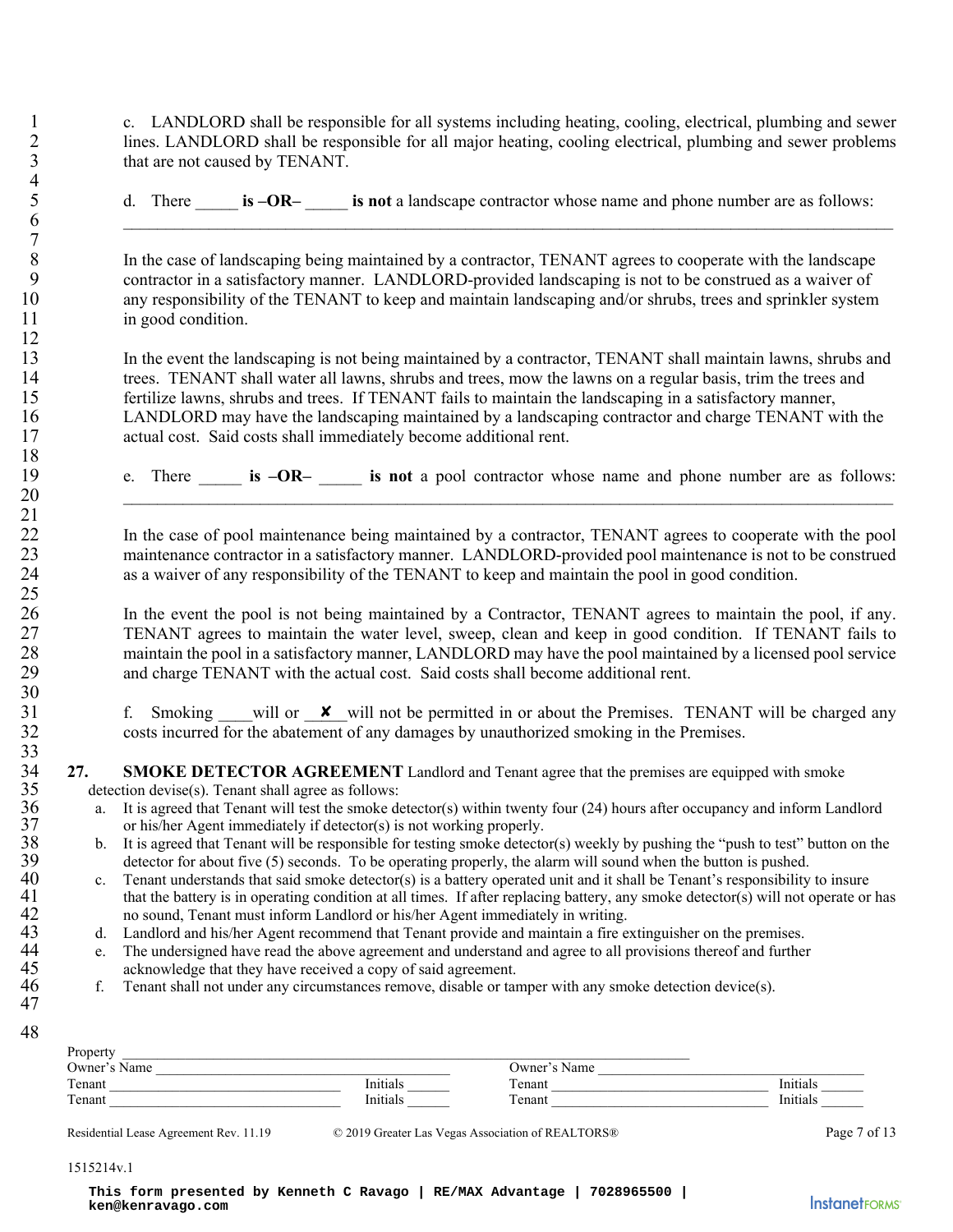- $\frac{2}{3}$ 28. ACCESS: TENANT agrees to grant LANDLORD the right to enter the Premises at all reasonable times and for all<br>4 reasonable purposes including showing to prospective lessees, buyers, appraisers, insurance agents, periodic 4 reasonable purposes including showing to prospective lessees, buyers, appraisers, insurance agents, periodic<br>5 maintenance reviews and business therein as requested by LANDLORD. If TENANT fails to keep scheduled maintenance reviews and business therein as requested by LANDLORD. If TENANT fails to keep scheduled 6 appointments with vendors to make necessary/required repairs, TENANT shall pay for any additional charges incurred<br>7 which will then become part of the next month's rent and be considered additional rent. TENANT shall no 7 which will then become part of the next month's rent and be considered additional rent. TENANT shall not deny<br>8 LANDLORD his/her rights of reasonable entry to the Premises. LANDLORD shall have the right to enter in case 8 LANDLORD his/her rights of reasonable entry to the Premises. LANDLORD shall have the right to enter in case of emergency and other situations as specifically allowed by law. LANDLORD agrees to give TENANT twenty-four emergency and other situations as specifically allowed by law. LANDLORD agrees to give TENANT twenty-four 10 (24) hours notification for entry, except in case of emergency.
- 12 **a. DISPLAY OF SIGNS.** During the last thirty (30) days of this Lease, LANDLORD or LANDLORD's agent may 13 display For Sale or For Rent or similar signs on or about the Premises and enter to show the Premises to 14 prospective purchasers or tenants. TENANT also authorizes Broker to use an electronic keybox to show the 15 Premises during the last 30 days of lease. TENANT further agrees to execute any and all documentation 16 necessary to facilitate the use of a lockbox.
- **29. ASSOCIATIONS:** Should the Premises described herein be a part of a common interest community, homeowners association planned unit development, condominium development ("the Association") or such. TENANT hereby association planned unit development, condominium development ("the Association") or such, TENANT hereby 20 agrees to abide by the Governing Documents (INCLUDING Declarations, Bylaws, Articles, Rules and Regulations)<br>21 of such community and further agrees to be responsible for any fines or penalties levied as a result of fai 21 of such community and further agrees to be responsible for any fines or penalties levied as a result of failure to do so 22 by TENANT, TENANT's family, licensees or guests. Noncompliance with the Governing Documents shall constitute 23 a violation of this Agreement. Unless billed directly to TENANT by the Association, such fines shall be considered 24 as additional rent and shall be due along with the next monthly payment of rent. By initialing this paragraph, TENANT<br>25 acknowledges receipt of a copy of the applicable Governing Documents. LANDLORD, at LANDLORD's expe 25 acknowledges receipt of a copy of the applicable Governing Documents. LANDLORD, at LANDLORD's expense, 26 shall provide TENANT with any additions to such Governing Documents as they become available. LANDLORD<br>27 may, at its option, with 30 days' notice to TENANT, adopt additional reasonable rules and regulations governing u may, at its option, with 30 days' notice to TENANT, adopt additional reasonable rules and regulations governing use 28 of the Premises and of the common areas (if any). Init. [ ] Init. [ ] Init. [ ] Init. [ ] ] 29
- 30 **30. INVENTORY:** It is agreed that the following inventory is now on said premises. (Check if present; cross out if 31 absent.) 32

| 33 | Refrigerator                    | Intercom System                                                   | Spa Equipment       |
|----|---------------------------------|-------------------------------------------------------------------|---------------------|
| 34 | Stove                           | Alarm System                                                      | Auto Sprinklers     |
| 35 | Microwave                       | <b>Trash Compactor</b>                                            | Auto Garage Openers |
| 36 | Disposal                        | Ceiling Fans                                                      | <b>BBQ</b>          |
| 37 | Dishwasher                      | Water Conditioner Equip.                                          | Solar Screens       |
| 38 | Washer                          | Dryer                                                             | Pool Equipment      |
| 39 | Garage Opener                   | <b>Gate Remotes</b>                                               | Carpet              |
| 40 |                                 | Trash Can(s) (circle one) owner provided / trash service provided |                     |
| 41 | Floor Coverings (specify type)  |                                                                   |                     |
| 42 | Window Coverings (specify type) |                                                                   |                     |
| 43 |                                 |                                                                   |                     |
| 44 |                                 |                                                                   |                     |
| 45 |                                 |                                                                   |                     |

1

11

17

46 TENANT acknowledges that any appliances that are on the premises are for TENANTs use and convenience;<br>47 however in the event of a breakdown of said appliance(s) TENANT acknowledges that property manager however, in the event of a breakdown of said appliance(s) TENANT acknowledges that property manager,

| Property |  |
|----------|--|
|          |  |

| Property     |          |              |                          |
|--------------|----------|--------------|--------------------------|
| Owner's Name |          | Jwner's Name |                          |
| Tenant       | nitials  | enant        | Initials                 |
| Tenant       | 'nitials | `enant       | $   +$ $  -$<br>lnıtıals |

Residential Lease Agreement Rev. 11.19  $\degree$  2019 Greater Las Vegas Association of REALTORS® Page 8 of 13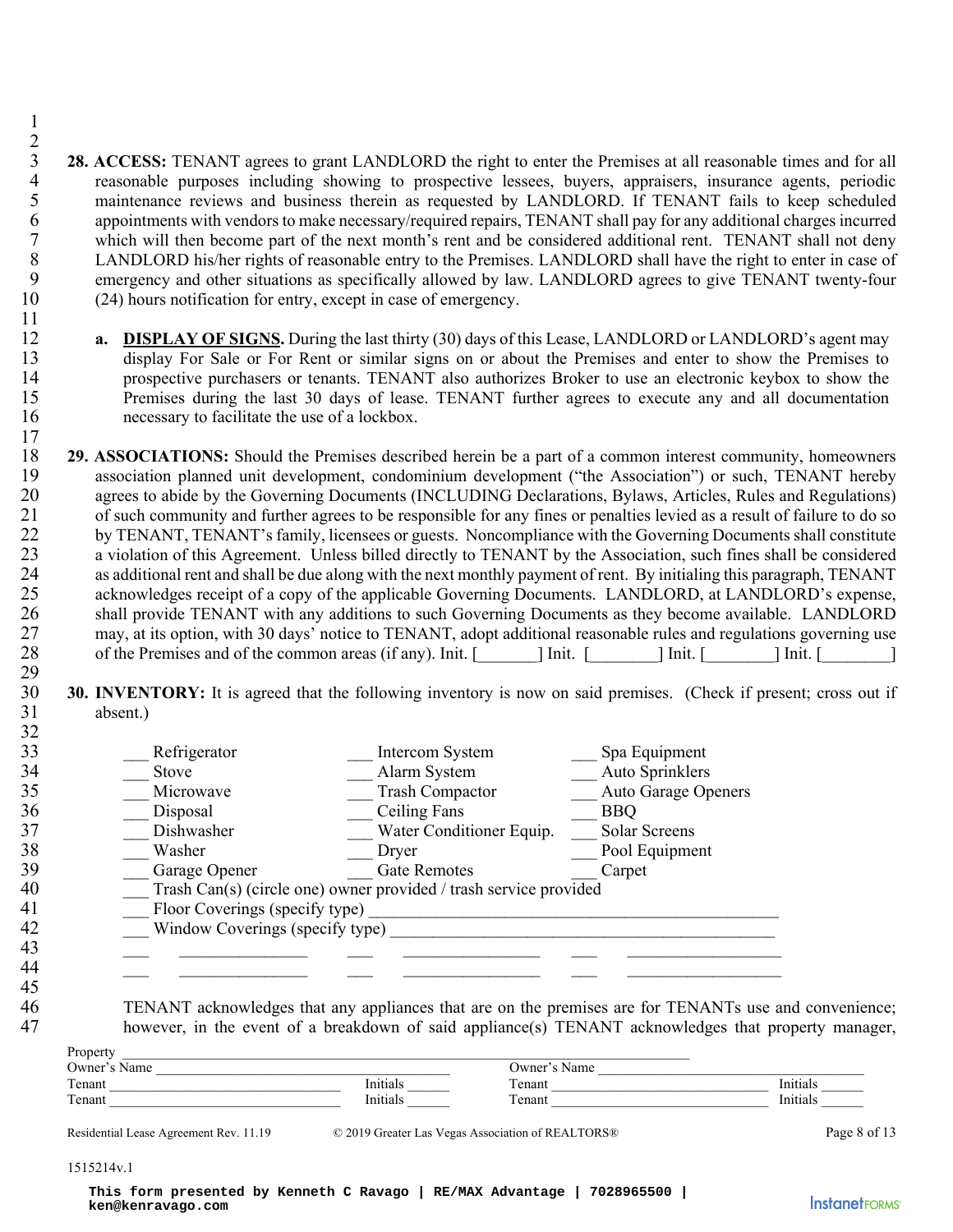1 LANDLORD and or the owners are not responsible for any damages caused to TENANTs personal property, to 2 include spoilage of food, beverage or clothing etc. as a result of said appliance break down.

- $\frac{3}{4}$ **31. INSURANCE:** TENANT **x** is  $-OR$  is not required to purchase renter's insurance. LANDLORD<br>**BROKERAGE, and DESIGNATED PROPERTY MANAGER** shall be named as additional insureds on any such 5 BROKERAGE, and DESIGNATED PROPERTY MANAGER shall be named as additional insureds on any such 6 policy. LANDLORD shall not be liable for any damage or injury to TENANT, or any other person, to any property<br>7 occurring on the Premises or any part thereof, or in common areas thereof. TENANT agrees to indemnify, defen occurring on the Premises or any part thereof, or in common areas thereof. TENANT agrees to indemnify, defend and 8 hold LANDLORD harmless from any claims for damages. TENANT understands that LANDLORD's insurance does<br>9 not cover TENANT's personal property. If the Premises, or any part of the Premises, shall be partially damaged by not cover TENANT's personal property. If the Premises, or any part of the Premises, shall be partially damaged by 10 fire or other casualty not due to TENANTs negligence or willful act, or that of TENANT's family, agent, or visitor, 11 there shall be an abatement of rent corresponding with the time during which, and the extent to which, the Premises 12 is uninhabitable. If LANDLORD shall decide not to rebuild or repair, the term of this Lease shall end and the rent 13 shall be prorated up to the time of the damage. 14 **ENOKERAGE:** TENANT **ENOKERAGE:** TENANT AND DONCERAGE, and DESIGNAT<br>policy. LANDLORD shall not becoming on the Premises or any hold LANDLORD harmless from or over TENANT's personal port for other cosmally positive from for
- 15 TENANT hereby acknowledges that the OWNER of the subject property does  $\bm{x}$  or does not have homeowner's 16 insurance. TENANT agrees to cooperate with homeowner and homeowner's insurance company in all relevant 17 matters. TENANT further agrees, upon written notice, to cease any and all actions that may adversely impact 18 OWNER's insurance coverage under said policy.
- 20 **32. DRUG-FREE HOUSING AND GENERAL PROHIBITION OF ILLEGAL ACTIVITIES:** Tenant and any member<br>21 of Tenant's household or any guest shall not engage in any criminal or illegal activity, including but not limited to, ille 21 of Tenant's household or any guest shall not engage in any criminal or illegal activity, including but not limited to, illegal drug related activity, gang related activity, or acts of violence on or near the subject Pre related activity, gang related activity, or acts of violence on or near the subject Premises. 23

<sup>24</sup> "Drug-related criminal activity" means the illegal manufacture, sale, distribution, use or possession with intent to manufacture,<br><sup>25</sup> sell, distribute, or use, of controlled substance (as defined in Section 102 of th 25 sell, distribute, or use, of controlled substance (as defined in Section 102 of the Controlled Substance Act, 21 U.S.C. §802). "Acts 26 of violence" includes, but is not limited to, the unlawful discharge of firearms, on or near the Premises. Any and all firearms on the Premises must be stored properly pursuant to Nevada law. the Premises must be stored properly pursuant to Nevada law.

29 VIOLATION OF THE ABOVE PROVISIONS SHALL BE A MATERIAL VIOLATION OF THE LEASE AND GOOD CAUSE<br>30 FOR TERMINATION OF TENANCY. A single violation of any of the provisions of the addendum shall be deemed a serious 30 FOR TERMINATION OF TENANCY. A single violation of any of the provisions of the addendum shall be deemed a serious<br>31 violation and a material noncompliance with the lease. It is understood and agreed that a single viola 31 violation and a material noncompliance with the lease. It is understood and agreed that a single violation shall be cause for 32 termination of the lease. Unless otherwise provided by law, proof of violation shall not require criminal conviction, but shall be by a preponderance of the evidence. by a preponderance of the evidence.

### 36<br>37 37 **33. ADDITIONAL RESPONSIBILITIES:**

39 a. TENANT may install or replace screens at TENANT's own expense. Solar screen installation requires written<br>40 energission from LANDLORD. LANDLORD is not responsible for maintaining screens. permission from LANDLORD. LANDLORD is not responsible for maintaining screens.

42 b. With the exception of electric cooking devices, outdoor cooking with portable barbecuing equipment is 43 prohibited within ten (10) feet of any overhang, balcony or opening, unless the Premises is a detached single<br>44 family home. The storage and/or use of any barbecuing equipment is prohibited indoors, above the first flo 44 family home. The storage and/or use of any barbecuing equipment is prohibited indoors, above the first floor and<br>45 within five (5) feet of any exterior building wall. Adult supervision is required at all times the barb within five (5) feet of any exterior building wall. Adult supervision is required at all times the barbecue equipment 46 is generating heat.

| I |  |
|---|--|
|---|--|

19

28

34 35

38

41

| Property        |                      |                       |                 |
|-----------------|----------------------|-----------------------|-----------------|
| Owner's<br>Name |                      | <b>)</b> wner<br>Name |                 |
| Tenant          | <sup>I</sup> nitials | Tenant                | Initials        |
| Tenant          | <b>Initials</b>      | $T$ enant             | <b>Initials</b> |

Residential Lease Agreement Rev. 11.19  $\degree$  2019 Greater Las Vegas Association of REALTORS® Page 9 of 13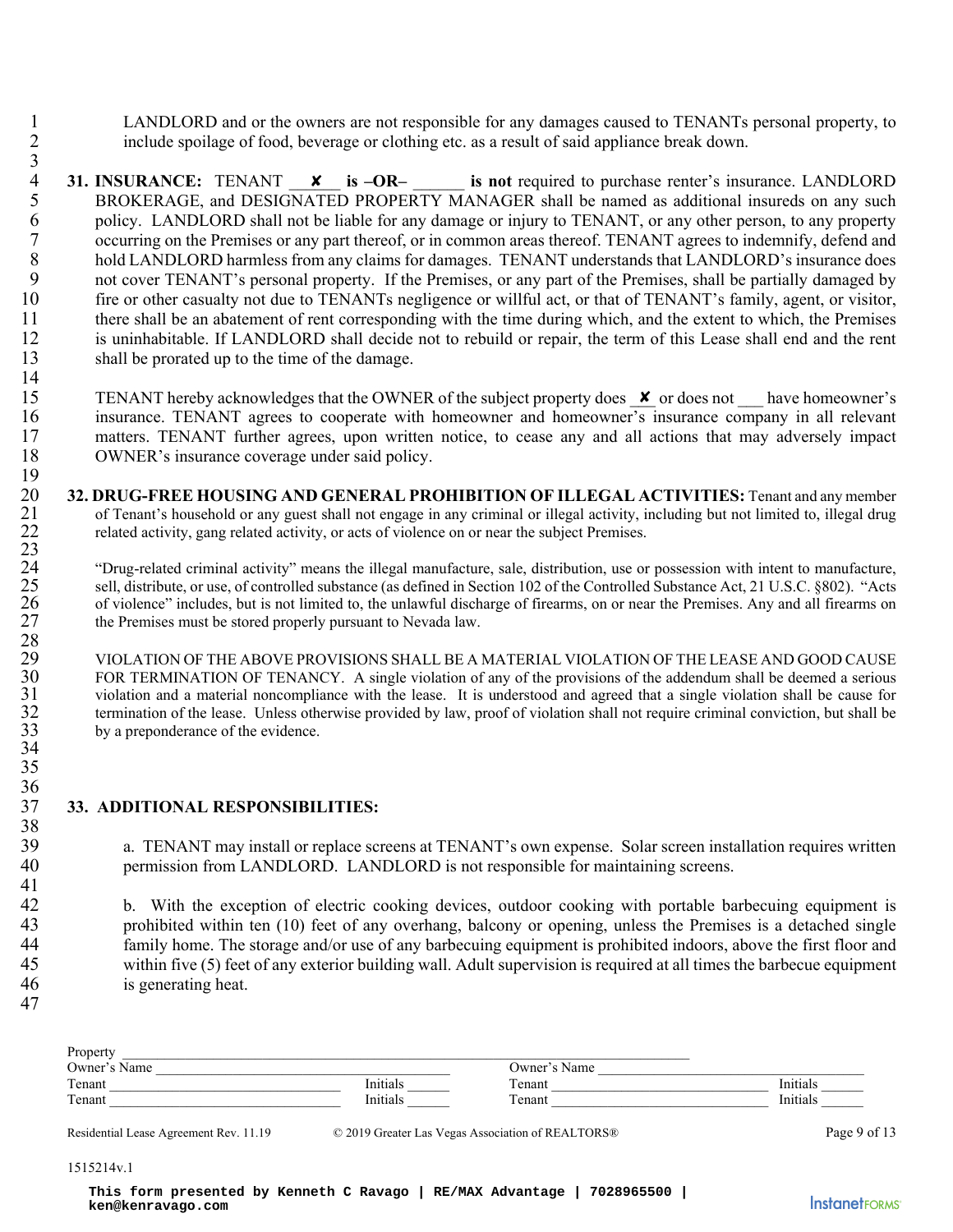| c. The Premises | will –OR– | will not be freshly painted before occupancy. If not freshly painted, the      |
|-----------------|-----------|--------------------------------------------------------------------------------|
| Premises        | will –OR– | will not be touched up before occupancy. TENANT will be responsible for the    |
|                 |           | costs for any holes or excessive dirt or smudges that will require repainting. |

d. TENANT agrees to coordinate transfer of utilities to LANDLORD or BROKER/DESIGNATED PROPERTY 6 MANAGER no less than 1 business days of vacating the Premises.

8 e. Locks may be replaced or re-keyed at the TENANT'S expense provided TENANT informs LANDLORD and<br>9 original provides LANDLORD with a workable key for each new or changed lock. TENANT further agrees to be 9 provides LANDLORD with a workable key for each new or changed lock. TENANT further agrees to be 10 responsible for any and all such rekey expenses should TENANT fail to notify LANDLORD in advance of any 11 such replacement.

13 f. TENANT may conduct a risk assessment or inspection of the Premise for the presence of lead-based paint 14 and/or lead-based paint hazards at the TENANT's expense for a period of ten days after execution of this 15 agreement. Such assessment or inspection shall be conducted by a certified lead based paint professional. If 16 TENANT for any reason fails to conduct such an assessment or inspection, then TENANT shall be deemed to 17 have elected to lease the Premises "as is" and to have waived this contingency. If TENANT conducts such an 18 assessment or inspection and determines that lead-based paint deficiencies and/or hazards exist, TENANT will 19 notify LANDLORD in writing and provide a copy of the assessment/inspection report. LANDLORD will then 20 have ten days to elect to correct such deficiencies and/or hazards or to terminate this agreement. In the event of 21 termination under this paragraph, the security deposit will be refunded to TENANT. (If the property was 22 constructed prior to 1978, refer to the attached Lead-Based Paint Disclosure.) MANAGER no less than 1<br>
c. Locks may be replaced or re<br>
provides LANDLORD with a<br>
responsible for any and all sucl<br>
such replacement.<br>
f. TENANT may conduct a rad<br>
and/or lead-based paint hazar<br>
argreement. Such assessment

24 g. TENANT may display the flag of the United States, made of cloth, fabric or paper, from a pole, staff or in a 25 window, and in accordance with 4 USC Chapter 1. LANDLORD may, at its option, with 30 days' notice to 26 TENANT, adopt additional reasonable rules and regulations governing the display of the flag of the United States.

28 h. TENANT may display political signs subject to any applicable provisions of law governing the posting of political signs, and, if the Premises are located within a CIC, the provisions of NRS 116 and any governing 29 political signs, and, if the Premises are located within a CIC, the provisions of NRS 116 and any governing 30 documents related to the posting of political signs. All political signs exhibited must not be larger than 24 inches 31 by 36 inches. LANDLORD may not exhibit any political sign on the Premises unless the TENANT consents, in 32 writing, to the exhibition of the political sign. TENANT may exhibit as many political signs as desired, but may 33 not exhibit more than one political sign for each candidate, political party or ballot question.

35 i. DANGEROUS MATERIALS. TENANT shall not keep or have on or around the Premises any article or thing 36 of a dangerous, flammable, or explosive character that might unreasonably increase the danger of fire on or around 37 the Premises or that might be considered hazardous.

38<br>39 39 **34. CHANGES MUST BE IN WRITING:** No changes, modifications or amendment of this Agreement shall be valid 40 or binding unless such changes, modifications or amendment are in writing and signed by each party. Such changes 41 shall take effect after thirty days' notice to TENANT. This Agreement constitutes the entire agreement between the<br>42 Parties and supersedes any prior understanding or representation of any kind preceding the date of th Parties and supersedes any prior understanding or representation of any kind preceding the date of this Agreement. 43 There are no other promises, conditions, understandings or other agreements, whether oral or written, relating to the subject matter of this Agreement. subject matter of this Agreement.

45

 $\frac{4}{5}$ 

 $7 \over 8$ 

12

23

27

34

**35. CONFLICTS BETWEEN LEASE AND ADDENDUM:** In case of conflict between the provisions of an addendum and any other provisions of this Agreement, the provisions of the addendum shall govern. and any other provisions of this Agreement, the provisions of the addendum shall govern.

| Property       |                  |                       |          |
|----------------|------------------|-----------------------|----------|
| .)wner<br>Name |                  | Jwner<br>Name         |          |
| Tenant         | $ -$<br>'nitials | $\sim$<br>renant      | Initials |
| Tenant         | $ -$<br>ппиаіз   | $\mathbf{r}$<br>enant | Initials |

Residential Lease Agreement Rev. 11.19 © 2019 Greater Las Vegas Association of REALTORS® Page 10 of 13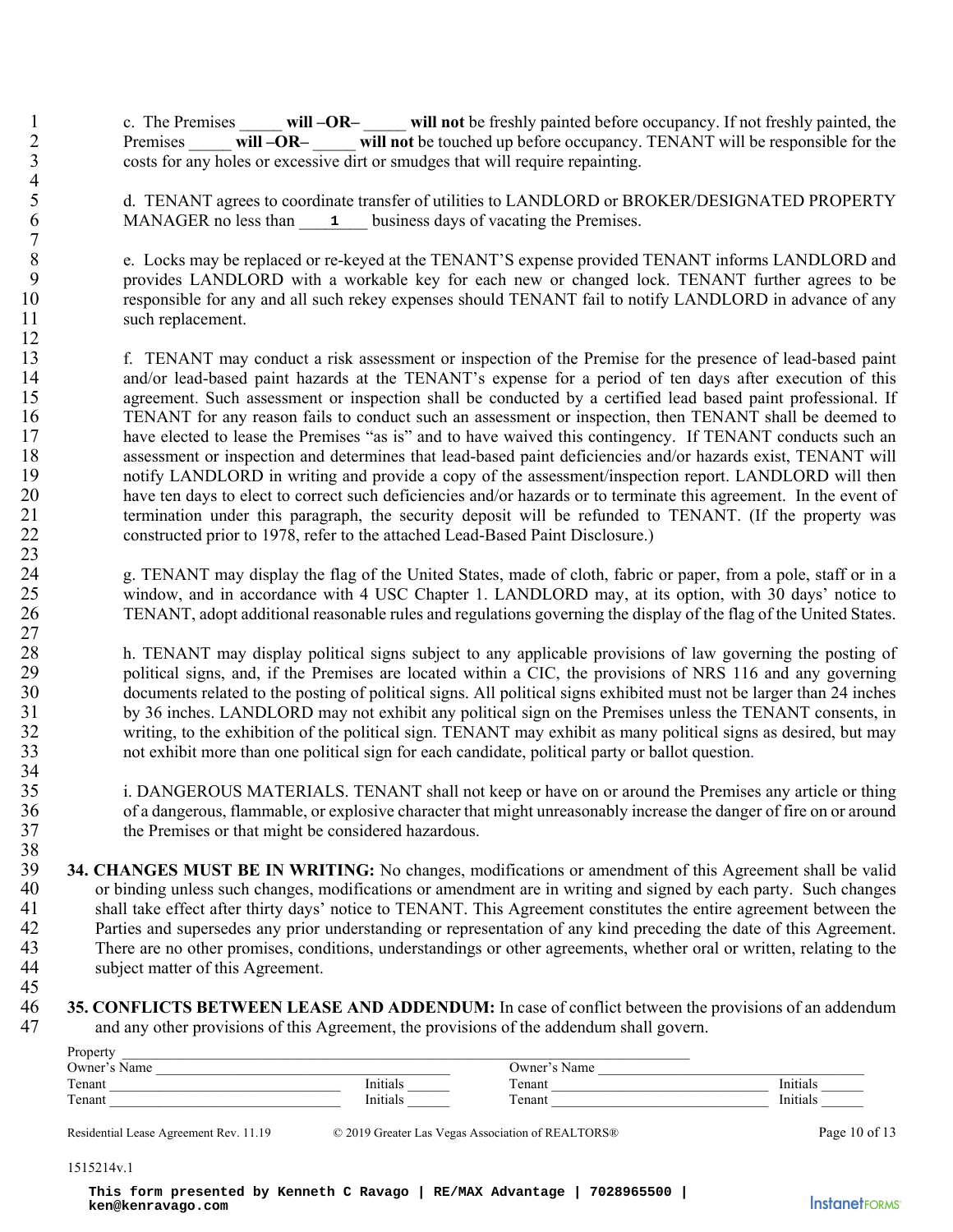- 2 **36. ATTORNEY'S FEES:** In the event of any court action, the prevailing party shall be entitled to be awarded against the losing party all costs and expenses incurred thereby, including, but not limited to, reasonable 3 the losing party all costs and expenses incurred thereby, including, but not limited to, reasonable attorney's fees and costs. costs. 5
- **37. NEVADA LAW GOVERNS:** This Agreement is executed and intended to be performed in the State of Nevada in the county where the Premises are located and the laws of the State of Nevada shall govern its interpretation and 7 the county where the Premises are located and the laws of the State of Nevada shall govern its interpretation and effect.
- 8 9 **38. WAIVER:** Nothing contained in this Agreement shall be construed as waiving any of the LANDLORD's or 10 TENANT's rights under the laws of the State of Nevada.
- 12 **39**. **PARTIAL INVALIDITY:** In the event that any provision of this Agreement shall be held invalid or unenforceable, 13 such ruling shall not affect in any respect whatsoever the validity or enforceability of the remainder of this Agreement.
- $\frac{14}{15}$ 15 **40. VIOLATIONS OF PROVISIONS:** A single violation by TENANT of any of the provisions of this Agreement shall 16 be deemed a material breach and shall be cause for termination of this Agreement. Unless otherwise provided by the 17 law, proof of any violation of this Agreement shall not require criminal conviction but shall be by a preponderance of 18 the evidence.
- 20 **41. SIGNATURES:** The Agreement is accepted and agreed to jointly and severally. The undersigned have read this 21 Agreement and understand and agree to all provisions thereof and further acknowledge that they have received a copy 22 of this Agreement. This Agreement may be executed in any number of counterparts, electronically pursuant to NRS 23 Chapter 719, and by facsimile copies with the same effect as if all parties to this agreement had signed the same 24 document and all counterparts and copies will be construed together and will constitute one and the same instrument.

# 26 **42. LICENSEE DISCLOSURE OF INTEREST:** Pursuant to NAC 645.640,  $\frac{27}{\text{cis}}$  is a licensed real estate agent in the State(s) of

| 27 | is a licensed real estate agent in the State(s) of | <u> 1980 - Jan Stein Bernstein, fransk politiker og det</u>                                                          | , and has the following interest, direct |
|----|----------------------------------------------------|----------------------------------------------------------------------------------------------------------------------|------------------------------------------|
| 28 |                                                    | or indirect, in this transaction: $\Box$ Principal (LANDLORD or TENANT) $-OR - \Box$ family relationship or business |                                          |
| 29 | interest:                                          |                                                                                                                      |                                          |

#### 31 **43. CONFIRMATION OF REPRESENTATION:** The Agents in this transaction are:

| TENANT's Referral Company:<br>Agent Name: Kenneth C Ravago Public ID# License # 49230                                                                                                                                                                                                                  |                                                    |                                                   |  |              |          |               |
|--------------------------------------------------------------------------------------------------------------------------------------------------------------------------------------------------------------------------------------------------------------------------------------------------------|----------------------------------------------------|---------------------------------------------------|--|--------------|----------|---------------|
|                                                                                                                                                                                                                                                                                                        |                                                    |                                                   |  |              |          |               |
| Phone: Fax: Fax: Email: Email:                                                                                                                                                                                                                                                                         |                                                    |                                                   |  |              |          |               |
| LANDLORD's Brokerage: RE/MAX Advantage Broker's Name: Timothy P. Kuptz                                                                                                                                                                                                                                 |                                                    |                                                   |  |              |          |               |
| DESIGNATED PROPERTY MANAGER Ravago Group                                                                                                                                                                                                                                                               |                                                    |                                                   |  |              |          |               |
| Agent's Name: Kenneth C. Ravago Agent's License # 49230                                                                                                                                                                                                                                                |                                                    |                                                   |  |              |          |               |
|                                                                                                                                                                                                                                                                                                        | Address: 10075 S. Eastern Ave. Ste. #103 Las Vegas |                                                   |  |              | NV 1     | 89052         |
|                                                                                                                                                                                                                                                                                                        |                                                    |                                                   |  |              |          |               |
| Phone: (702)714-1536 Fax: (702)947-2188 Email: team@rg702.com<br><b>44. NOTICES:</b> Unless otherwise required by law, any notice to be given or served upon any party hereto in connection<br>with this Agreement must be in writing and mailed by certificate of mailing to the following addresses: |                                                    |                                                   |  |              |          |               |
| BROKERAGE: RE/MAX Advantage                                                                                                                                                                                                                                                                            |                                                    |                                                   |  |              |          |               |
|                                                                                                                                                                                                                                                                                                        |                                                    |                                                   |  |              |          |               |
|                                                                                                                                                                                                                                                                                                        |                                                    |                                                   |  |              |          |               |
|                                                                                                                                                                                                                                                                                                        |                                                    | Initials                                          |  | Owner's Name | Initials |               |
|                                                                                                                                                                                                                                                                                                        |                                                    | Initials                                          |  | Tenant       | Initials |               |
| Owner's Name $\qquad \qquad \qquad$<br>Tenant<br>$Tenant$<br>Residential Lease Agreement Rev. 11.19                                                                                                                                                                                                    |                                                    | © 2019 Greater Las Vegas Association of REALTORS® |  |              |          | Page 11 of 13 |

| 47           | RROKERAGE:<br>RE/MAX Advantage |              |          |  |
|--------------|--------------------------------|--------------|----------|--|
| Property     |                                |              |          |  |
| Owner's Name |                                | Owner's Name |          |  |
| Tenant       | Initials                       | Tenant       | Initials |  |
| Tenant       | Initials                       | Tenant       | Initials |  |

#### 1515214v.1

1

11

19

25

30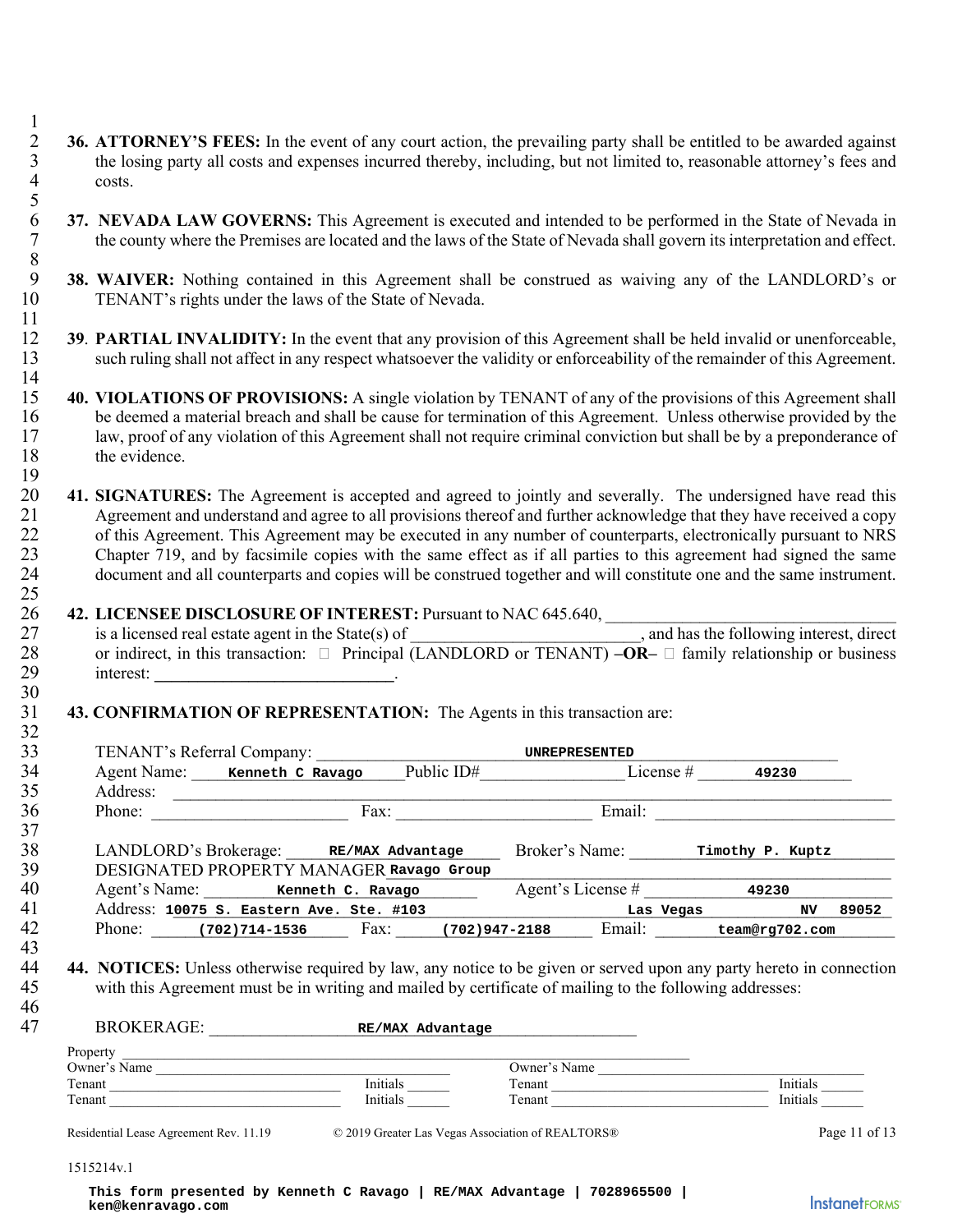|              |                |                                                                                                                                                                                                                                                                                      |  | Henderson<br>NV 89052                                                                                                                                                                                                                                                                                                                                                                                                                                                                                                                                                                                                                                                                                                                                                                                                                           |
|--------------|----------------|--------------------------------------------------------------------------------------------------------------------------------------------------------------------------------------------------------------------------------------------------------------------------------------|--|-------------------------------------------------------------------------------------------------------------------------------------------------------------------------------------------------------------------------------------------------------------------------------------------------------------------------------------------------------------------------------------------------------------------------------------------------------------------------------------------------------------------------------------------------------------------------------------------------------------------------------------------------------------------------------------------------------------------------------------------------------------------------------------------------------------------------------------------------|
|              |                | Address: 10075 s. Eastern Ave. Ste #103<br>Phone: (702)896-5500 Fax: (702)251-4855                                                                                                                                                                                                   |  | Email: tim@timkuptz.com                                                                                                                                                                                                                                                                                                                                                                                                                                                                                                                                                                                                                                                                                                                                                                                                                         |
|              |                |                                                                                                                                                                                                                                                                                      |  |                                                                                                                                                                                                                                                                                                                                                                                                                                                                                                                                                                                                                                                                                                                                                                                                                                                 |
|              |                |                                                                                                                                                                                                                                                                                      |  |                                                                                                                                                                                                                                                                                                                                                                                                                                                                                                                                                                                                                                                                                                                                                                                                                                                 |
|              |                |                                                                                                                                                                                                                                                                                      |  | TENANT:<br>Address:<br>Phone: Fax: Email: Email:                                                                                                                                                                                                                                                                                                                                                                                                                                                                                                                                                                                                                                                                                                                                                                                                |
|              |                |                                                                                                                                                                                                                                                                                      |  | 45. MILITARY PROVISION: IN THE EVENT the TENANT is, or hereafter becomes, a member of the United                                                                                                                                                                                                                                                                                                                                                                                                                                                                                                                                                                                                                                                                                                                                                |
|              |                | damages to the premises, as described by law.                                                                                                                                                                                                                                        |  | States Armed Forces on extended active duty and hereafter the TENANT receives permanent change of station orders<br>to depart from the area where the Premises are located, or is relieved from active duty, retires or separates from the<br>military, or is ordered into military housing, then in any of these events, the TENANT may terminate this lease upon<br>giving thirty (30) days written notice to the LANDLORD. The TENANT shall also provide to the LANDLORD a<br>copy of the official orders or a letter signed by the TENANT's commanding officer, reflecting the change, which<br>warrants termination under this clause. The TENANT will pay prorated rent for any days (he/she) occupy the premises<br>past the first day of the month. The security deposit will be promptly returned to the TENANT, provided there are no |
|              |                |                                                                                                                                                                                                                                                                                      |  | 46. FORECLOSURE: IN THE EVENT THAT OWNER DEFAULTS AND PREMISES IS SUBJECT TO                                                                                                                                                                                                                                                                                                                                                                                                                                                                                                                                                                                                                                                                                                                                                                    |
|              |                | <b>FORECLOSURE ACTION:</b>                                                                                                                                                                                                                                                           |  |                                                                                                                                                                                                                                                                                                                                                                                                                                                                                                                                                                                                                                                                                                                                                                                                                                                 |
|              |                | Property Manager to negotiate termination of the Lease Agreement.                                                                                                                                                                                                                    |  | loans, mortgages, assessments or trust deeds. The filing of a Notice of Default by a lender or other lien holder commences a<br>foreclosure period which lasts, at a minimum, three months plus 21 days. Owner authorizes Broker/Designated Property Manager<br>to notify Tenant(s) and make arrangements to terminate the Lease Agreement if Broker/Designated Property Manager receives<br>any notice indicating that Owner is any one of the following situations: (1) default of any loan, mortgage, assessments or trust<br>deed; (2) any stage of the foreclosure process including a deed-in-lieu of foreclosure; (3) default in making any payments<br>associated with this property; or (4) acceptance of a short sale contract. In such event, Owner has authorized Broker/Designated                                                 |
|              |                | a redemption period, and the Owner remains as the legal owner of record until the actual time of the foreclosure sale.                                                                                                                                                               |  | <b>TERMS OF LEASE AGREEMENT.</b> During any foreclosure period, the Tenant(s) shall <b>honor ALL CONDITIONS</b> of the<br>current Lease Agreement including the timely payment of rent as stated in the Lease Agreement. Nevada law grants the Owner                                                                                                                                                                                                                                                                                                                                                                                                                                                                                                                                                                                            |
|              | for Tenant(s). |                                                                                                                                                                                                                                                                                      |  | RETURN OF SECURITY DEPOSITS. Once the Tenant(s) vacates the property, the Owner authorizes Broker/Designated<br>Property Manager to release ALL security deposits (including non-refundable deposits) back to the Tenant(s) with no further<br>obligations from the Tenant(s) or Broker/Designated Property Manager. The 30-day period required by Nevada law for the return<br>of the security deposits still applies. The property must be returned in the same general condition as the Tenant(s) occupied the<br>property. Upon Tenant(s)'s request, Broker/Designated Property Manager will attempt to find a new home to rent/lease/purchase                                                                                                                                                                                              |
| information: |                |                                                                                                                                                                                                                                                                                      |  | 47. ADDENDA ATTACHED: Incorporated into this Agreement are the following addenda, exhibits and other                                                                                                                                                                                                                                                                                                                                                                                                                                                                                                                                                                                                                                                                                                                                            |
|              | A. $\square$   | <b>HOA Rules and Regulations</b>                                                                                                                                                                                                                                                     |  |                                                                                                                                                                                                                                                                                                                                                                                                                                                                                                                                                                                                                                                                                                                                                                                                                                                 |
|              | $B. \Box$      |                                                                                                                                                                                                                                                                                      |  |                                                                                                                                                                                                                                                                                                                                                                                                                                                                                                                                                                                                                                                                                                                                                                                                                                                 |
|              | $C. \times$    | Other: Early Termination Addendum                                                                                                                                                                                                                                                    |  |                                                                                                                                                                                                                                                                                                                                                                                                                                                                                                                                                                                                                                                                                                                                                                                                                                                 |
| Property     |                |                                                                                                                                                                                                                                                                                      |  |                                                                                                                                                                                                                                                                                                                                                                                                                                                                                                                                                                                                                                                                                                                                                                                                                                                 |
|              |                |                                                                                                                                                                                                                                                                                      |  |                                                                                                                                                                                                                                                                                                                                                                                                                                                                                                                                                                                                                                                                                                                                                                                                                                                 |
|              |                | Owner's Name<br>Tenant<br>Tenant<br>Tenant<br>Tenant<br>Tenant<br>Tenant<br>Tenant<br>Tenant<br>Tenant<br>Tenant<br>Tenant<br>Tenant<br>Tenant<br>Tenant<br>Tenant<br>Tenant<br>Tenant<br>Tenant<br>Tenant<br>Tenant<br>Tenant<br>Tenant<br>Tenant<br>Tenant<br>Tenant<br>Tenant<br> |  | Owner's Name<br>Tenant<br>Tenant<br>Tenant<br>Tenant<br>Tenant<br>Tenant<br>Tenant<br>Tenant<br>Tenant<br>Tenant<br>Tenant<br>Tenant<br>Tenant<br>Tenant<br>Tenant<br>Tenant<br>Tenant<br>Tenant<br>Tenant<br>Tenant<br>Tenant<br>Tenant<br>Tenant<br>Tenant<br>Tenant<br>Tenant<br>                                                                                                                                                                                                                                                                                                                                                                                                                                                                                                                                                            |
|              |                |                                                                                                                                                                                                                                                                                      |  |                                                                                                                                                                                                                                                                                                                                                                                                                                                                                                                                                                                                                                                                                                                                                                                                                                                 |
|              |                | Residential Lease Agreement Rev. 11.19 © 2019 Greater Las Vegas Association of REALTORS®                                                                                                                                                                                             |  | Page 12 of 13                                                                                                                                                                                                                                                                                                                                                                                                                                                                                                                                                                                                                                                                                                                                                                                                                                   |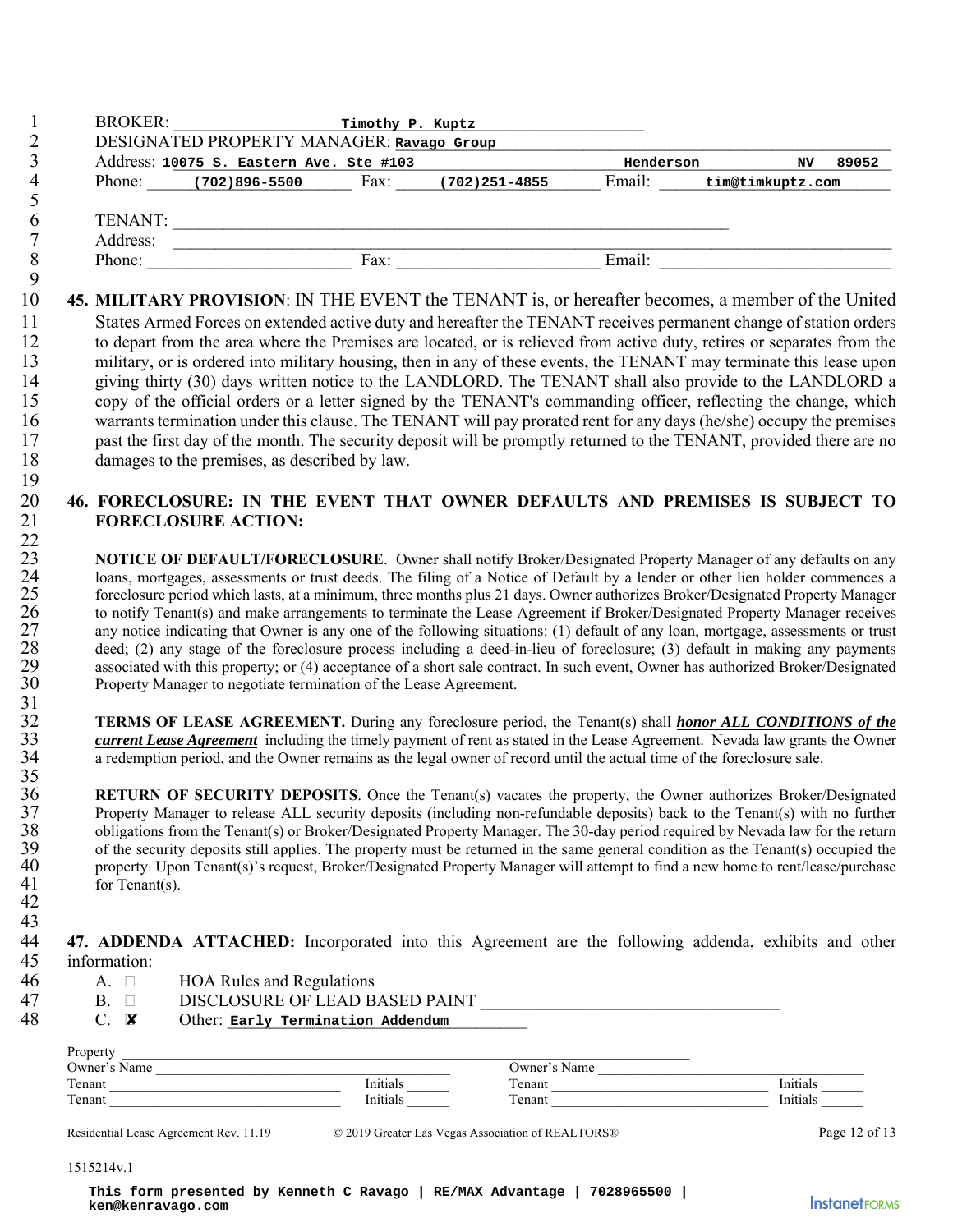| 48.<br><b>ADDITIONAL TERMS AND CONDITIONS:</b>                                                                                                                                                              |             | Tenant is made aware that there is an electronic payment method available (tenant portal @<br>www.kenravago.com) with the property management company. Payments are available through the<br>portal from the 25th of any month until the 3rd of the next month only. NO PAYMENTS ALLOWED<br>UNDER THE DOOR. Late payments only accepted in certified funds during business hours. |             |
|-------------------------------------------------------------------------------------------------------------------------------------------------------------------------------------------------------------|-------------|-----------------------------------------------------------------------------------------------------------------------------------------------------------------------------------------------------------------------------------------------------------------------------------------------------------------------------------------------------------------------------------|-------------|
| Landlord agrees to rent the Premises on the above terms and conditions.                                                                                                                                     |             |                                                                                                                                                                                                                                                                                                                                                                                   |             |
| LANDLORD/OWNER<br>OR Landlord's Authorized NRS 645<br>Permitted Property Manager                                                                                                                            | <b>DATE</b> | LANDLORD/OWNER<br>OR Landlord's Authorized NRS 645<br>Permitted Property Manager                                                                                                                                                                                                                                                                                                  | <b>DATE</b> |
| PRINT NAME                                                                                                                                                                                                  |             | PRINT NAME                                                                                                                                                                                                                                                                                                                                                                        |             |
| Tenant agrees to rent the Premises on the above terms and conditions.                                                                                                                                       |             |                                                                                                                                                                                                                                                                                                                                                                                   |             |
| TENANT'S SIGNATURE                                                                                                                                                                                          | <b>DATE</b> | TENANT'S SIGNATURE                                                                                                                                                                                                                                                                                                                                                                | <b>DATE</b> |
| PRINT NAME                                                                                                                                                                                                  |             | PRINT NAME                                                                                                                                                                                                                                                                                                                                                                        |             |
| TENANT'S SIGNATURE                                                                                                                                                                                          | <b>DATE</b> | TENANT'S SIGNATURE                                                                                                                                                                                                                                                                                                                                                                | <b>DATE</b> |
| PRINT NAME                                                                                                                                                                                                  |             | PRINT NAME                                                                                                                                                                                                                                                                                                                                                                        |             |
| <b>Real Estate Brokers and Designated Property Managers:</b><br>under paragraph 42 are not parties to this Agreement between Landlord and Tenant.<br>B. Agency relationships are confirmed in paragraph 43. |             | A. Real estate brokers, licensees, agents, and Designated Property Managers who are not also disclosed as a party to the transaction                                                                                                                                                                                                                                              |             |
| Property<br><u> 2000 - 2000 - 2000 - 2000 - 2000 - 2000 - 2000 - 2000 - 2000 - 2000 - 2000 - 2000 - 2000 - 2000 - 2000 - 200</u><br>Owner's Name                                                            |             | Owner's Name                                                                                                                                                                                                                                                                                                                                                                      |             |
| Tenant                                                                                                                                                                                                      | Initials    | Tenant                                                                                                                                                                                                                                                                                                                                                                            | Initials    |
|                                                                                                                                                                                                             | Initials    | Tenant                                                                                                                                                                                                                                                                                                                                                                            | Initials    |

| Property       |          |                |          |
|----------------|----------|----------------|----------|
| Owner'<br>Name |          | :)wner<br>Name |          |
| Tenant         | Initials | Tenant         | Initial  |
| Tenant         | Initials | —<br>l'enant   | Initials |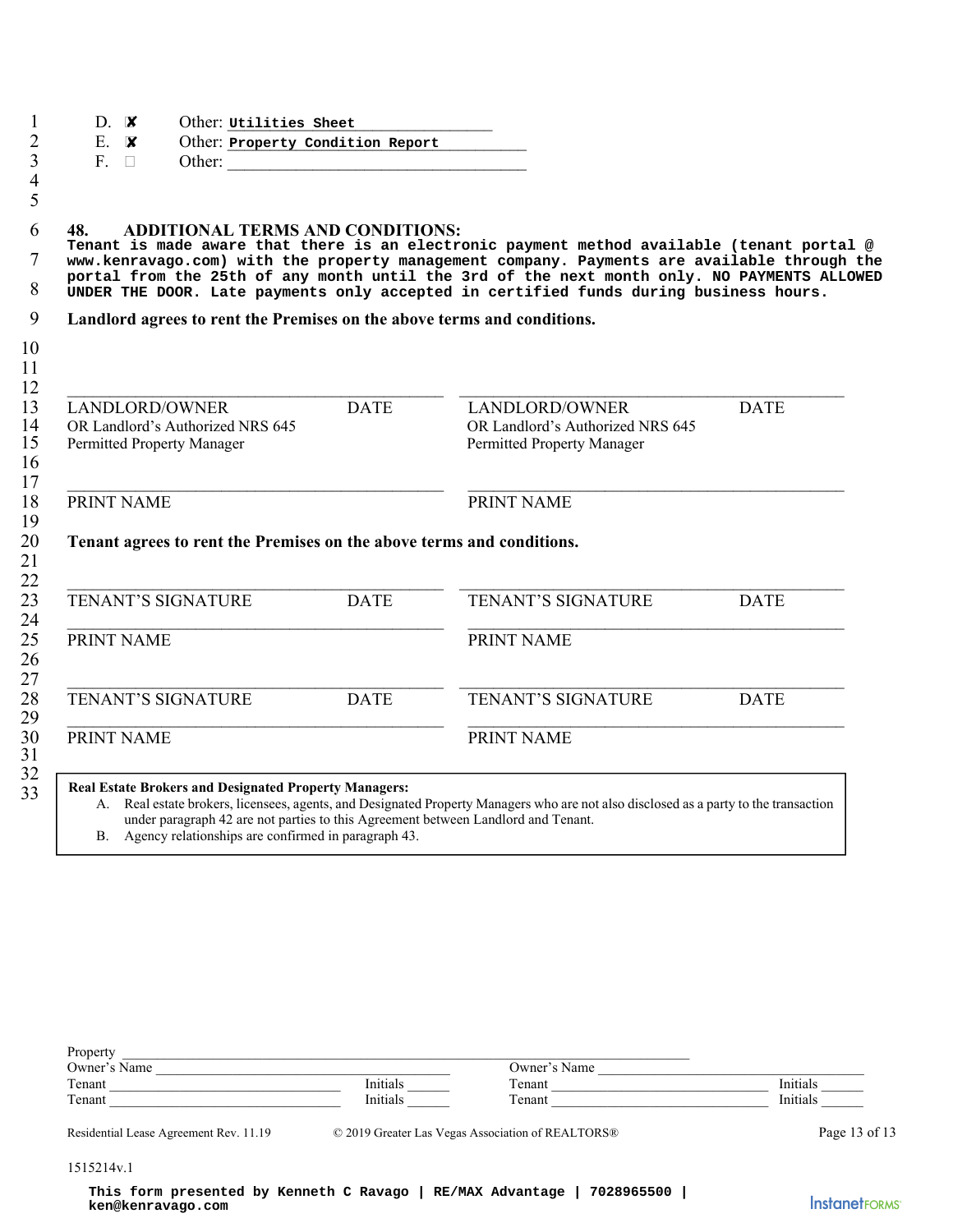**ADDENDUM NO. 1**



### **TO RESIDENTIAL LEASE AGREEMENT**

for

(Property Address)

In reference to the Residential Lease Agreement executed by

|                                                           |                                                                                                                                                                                                                                                                                                                                                                                                                                                                                                                                                                                                                                                                                                                                                                                                                                                                                                                                                                                                                                                                                                                                                                                                                                                                                                                                                                                                                                                                         | <b>as</b>        |
|-----------------------------------------------------------|-------------------------------------------------------------------------------------------------------------------------------------------------------------------------------------------------------------------------------------------------------------------------------------------------------------------------------------------------------------------------------------------------------------------------------------------------------------------------------------------------------------------------------------------------------------------------------------------------------------------------------------------------------------------------------------------------------------------------------------------------------------------------------------------------------------------------------------------------------------------------------------------------------------------------------------------------------------------------------------------------------------------------------------------------------------------------------------------------------------------------------------------------------------------------------------------------------------------------------------------------------------------------------------------------------------------------------------------------------------------------------------------------------------------------------------------------------------------------|------------------|
| Tenants(s) and $\Box$                                     |                                                                                                                                                                                                                                                                                                                                                                                                                                                                                                                                                                                                                                                                                                                                                                                                                                                                                                                                                                                                                                                                                                                                                                                                                                                                                                                                                                                                                                                                         |                  |
| as Owner, through                                         | RE/MAX Advantage                                                                                                                                                                                                                                                                                                                                                                                                                                                                                                                                                                                                                                                                                                                                                                                                                                                                                                                                                                                                                                                                                                                                                                                                                                                                                                                                                                                                                                                        | as Broker, dated |
|                                                           | covering the above-referenced real property, the parties hereby agree that the                                                                                                                                                                                                                                                                                                                                                                                                                                                                                                                                                                                                                                                                                                                                                                                                                                                                                                                                                                                                                                                                                                                                                                                                                                                                                                                                                                                          |                  |
| Lease Agreement be amended as follows:                    |                                                                                                                                                                                                                                                                                                                                                                                                                                                                                                                                                                                                                                                                                                                                                                                                                                                                                                                                                                                                                                                                                                                                                                                                                                                                                                                                                                                                                                                                         |                  |
| remediating any smoke odor upon vacating.<br>termination. | 1. No pets allowed at the property at any time - including pet visits or pet sitting.<br>2. Tenant will transfer utilities to their name no later than the day of occupancy per lease.<br>3. Tenant must provide proof of RENTERS INSURANCE, prior to picking up keys.<br>4. If property is rekeyed, all exterior locks must be rekeyed to one (1) key<br>5. Tenant accepts property in current state of cleanliness and condition. The inspection<br>report provided to tenant must be returned within 5 days of taking possession. Failure to<br>submit report to property manager in this time frame results in tenant responsibility of<br>claims. Owner may not opt to correct deficiencies.<br>6. Tenant agrees to pay a Lease Renewal fee of \$50.00 if applicable. If lease is not renewed<br>after initial term, rent will increase by 7% automatically. 30-day notice of intent to vacate<br>must be provided regardless of month-to-month or lease expiration.<br>7. Non-emergency needs will be acknowledged within 24 business hours but will take 48-72<br>business hours for review by appropriate trade.<br>8. Tenant is not permitted to smoke inside the house or garage. Tenant responsible for<br>9. Carpets to be professionally cleaned with receipt furnished at lease renewal or<br>10. Tenant acknowledges and consents to any trash or personal property left in or about the<br>property upon vacating may be disposed of at tenant expense. |                  |

**When executed by both parties, this Addendum is made an integral part of the aforementioned Residential Lease Agreement.**

### **WHEN PROPERLY COMPLETED, THIS IS A BINDING CONTRACT. IF YOU DO NOT FULLY UNDERSTAND ITS CONTENTS, YOU SHOULD SEEK COMPETENT LEGAL COUNSEL BEFORE SIGNING.**

| LANDLORD/OWNER OF RECORD                                                     | <b>TENANT'S SIGNATURE</b><br>Print Name:          | <b>DATE</b> |
|------------------------------------------------------------------------------|---------------------------------------------------|-------------|
| RE/MAX Advantage<br>MANAGEMENT COMPANY (BROKER)                              | <b>TENANT'S SIGNATURE</b>                         | <b>DATE</b> |
| By<br><b>Authorized AGENT for BROKER</b><br><b>DATE</b><br>Kenneth C. Ravago | <b>TENANT'S SIGNATURE</b><br>Print Name:          | <b>DATE</b> |
|                                                                              | <b>TENANT'S SIGNATURE</b><br>Print Name:          | <b>DATE</b> |
| Addendum to Residential Lease Agreement 11/09                                | © 2009 Greater Las Vegas Association of REALTORS® |             |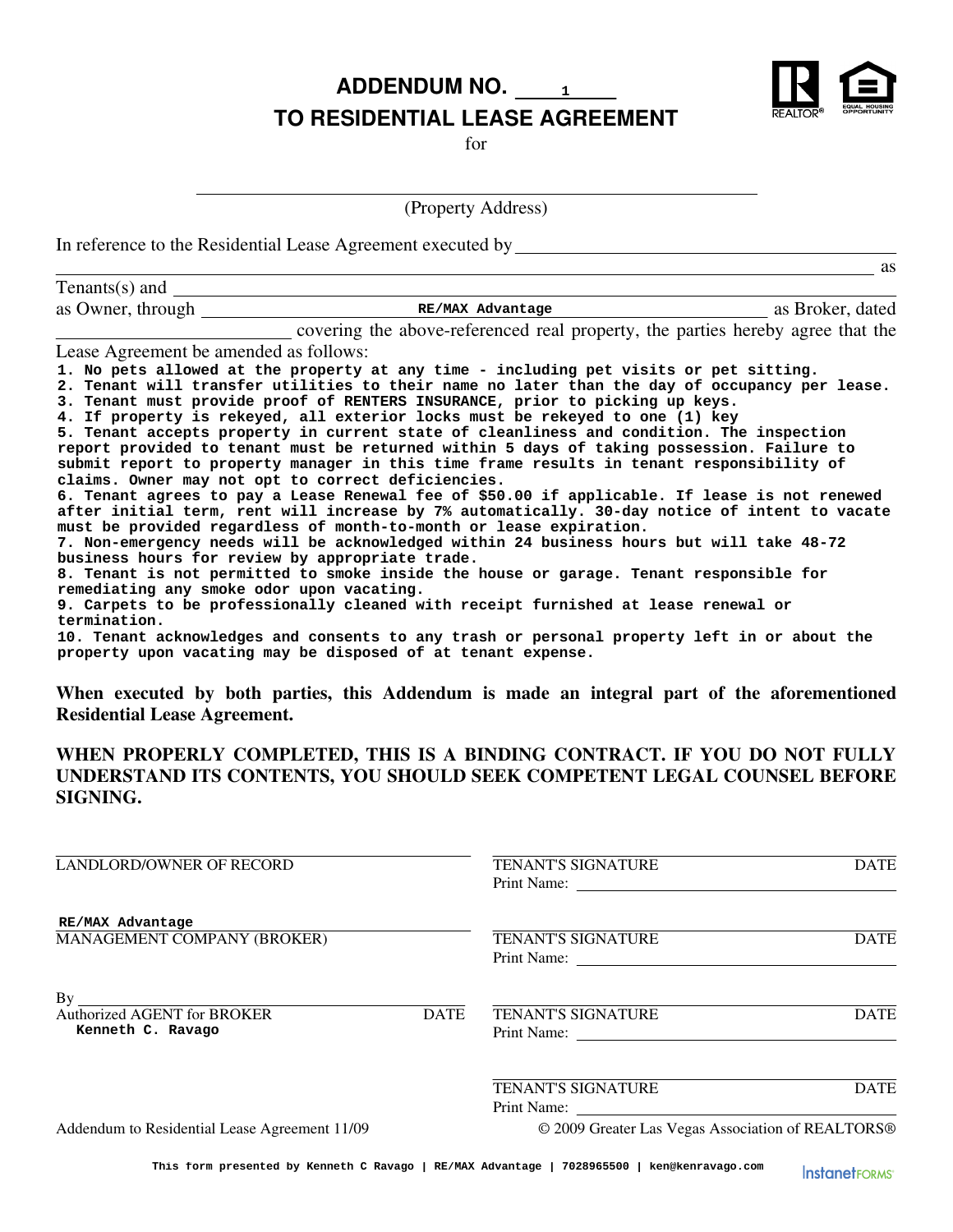**ADDENDUM NO. 2 TO RESIDENTIAL LEASE AGREEMENT**

for

(Property Address)

In reference to the Residential Lease Agreement executed by

|                                        |                                                                                                                                                                                                                                                                                                                                                                                                                                                         | as               |
|----------------------------------------|---------------------------------------------------------------------------------------------------------------------------------------------------------------------------------------------------------------------------------------------------------------------------------------------------------------------------------------------------------------------------------------------------------------------------------------------------------|------------------|
| Tenants(s) and $\qquad$                |                                                                                                                                                                                                                                                                                                                                                                                                                                                         |                  |
| as Owner, through                      | RE/MAX Advantage                                                                                                                                                                                                                                                                                                                                                                                                                                        | as Broker, dated |
|                                        | covering the above-referenced real property, the parties hereby agree that the                                                                                                                                                                                                                                                                                                                                                                          |                  |
| Lease Agreement be amended as follows: |                                                                                                                                                                                                                                                                                                                                                                                                                                                         |                  |
| lease will be assigned to new owner.   | 1. Tenant agrees to show home to new tenant prospects with 24-hour notice upon tenant<br>notification of intent to move. Should owner list the house for sale, tenant agrees to<br>show house with a 24-hour notice to prospective purchasers. If a sale is consummated,<br>2. Tenant agrees that failure to show or allow entry onto all parts of the premises,<br>after proper notice is given, may cause financial damage and fees to be incurred by |                  |
|                                        | the landlord. This includes but is not limited to loss of potential rental or sale<br>income as well as rescheduling and administrative fees. Tenant will be fined \$50.00                                                                                                                                                                                                                                                                              |                  |
| for no show.                           |                                                                                                                                                                                                                                                                                                                                                                                                                                                         |                  |
|                                        | 3. Tenant agrees to pay a penalty fee of \$35.00 per infraction, per incident, but not                                                                                                                                                                                                                                                                                                                                                                  |                  |
|                                        | include labor costs that may be levied against the tenant to bring the tenant or                                                                                                                                                                                                                                                                                                                                                                        |                  |
|                                        | property into compliance with the rules and regulations stipulated in the Lease or                                                                                                                                                                                                                                                                                                                                                                      |                  |

**violations so warrants. 4. Landlord and Tenant's agree that these charges represent a fair and reasonable estimate of the costs landlord may incur by reason of tenant's lack of compliance with the rules and regulations stipulated in the lease or requested by the HOA.**

**requested by the HOA. Fines may be more money than \$35.00 if the severity of the**

**When executed by both parties, this Addendum is made an integral part of the aforementioned Residential Lease Agreement.**

### **WHEN PROPERLY COMPLETED, THIS IS A BINDING CONTRACT. IF YOU DO NOT FULLY UNDERSTAND ITS CONTENTS, YOU SHOULD SEEK COMPETENT LEGAL COUNSEL BEFORE SIGNING.**

| LANDLORD/OWNER OF RECORD                               |             | <b>TENANT'S SIGNATURE</b><br><b>DATE</b><br>Print Name: |             |
|--------------------------------------------------------|-------------|---------------------------------------------------------|-------------|
| RE/MAX Advantage<br>MANAGEMENT COMPANY (BROKER)        |             | <b>TENANT'S SIGNATURE</b><br>Print Name:                | <b>DATE</b> |
| By<br>Authorized AGENT for BROKER<br>Kenneth C. Ravago | <b>DATE</b> | <b>TENANT'S SIGNATURE</b><br>Print Name:                | <b>DATE</b> |
|                                                        |             | <b>TENANT'S SIGNATURE</b><br>Print Name:                | <b>DATE</b> |
| Addendum to Residential Lease Agreement 11/09          |             | © 2009 Greater Las Vegas Association of REALTORS®       |             |



as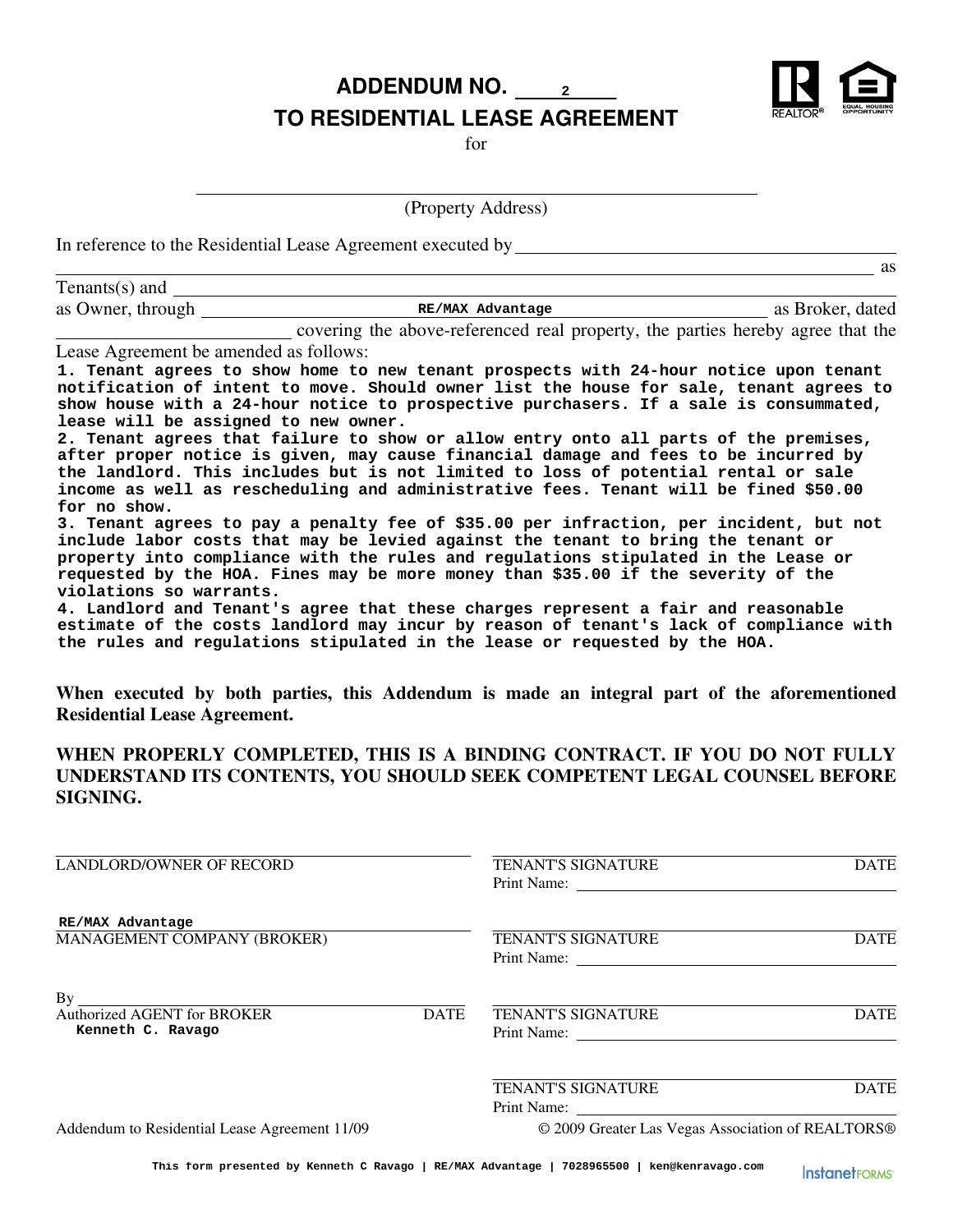**ADDENDUM NO. 3 TO RESIDENTIAL LEASE AGREEMENT**

for

(Property Address)

In reference to the Residential Lease Agreement executed by

| Tenants $(s)$ and |                                                                              |                  |
|-------------------|------------------------------------------------------------------------------|------------------|
| as Owner, through | RE/MAX Advantage                                                             | as Broker, dated |
|                   | agreeing the clear usforeseed need memory the montion boughts agree that the |                  |

as

covering the above-referenced real property, the parties hereby agree that the Lease Agreement be amended as follows: **EARLY TERMINATION**

**I) The lease may not be terminated prior to expiration. If tenant vacates the property prior to the lease termination, tenants deposit may be forfeit. Landlord may elect to pursue tenant for all remaining rents and utilities due up to the date of lease expiration.**

**Should tenant or property manager locate a QUALIFIED applicant (under landlord's qualification procedures) willing to complete the lease agreement under the same terms as existing tenant or better, landlord MAY elect to accept a replacement tenant and suspend existing lease.**

**A \$600 early cancellation fee will be charged to tenant in event of early cancellation no matter what the reason. Tenant must pay for rent and utilities until date of replacement tenant lease start.**

**II) If an active duty military service-person is ordered (in writing) to relocate, owner will end the lease in good standing provided that 60 days written notice is submitted along with copy of orders. Tenant to allow showings for replacement tenant.**

**When executed by both parties, this Addendum is made an integral part of the aforementioned Residential Lease Agreement.**

**WHEN PROPERLY COMPLETED, THIS IS A BINDING CONTRACT. IF YOU DO NOT FULLY UNDERSTAND ITS CONTENTS, YOU SHOULD SEEK COMPETENT LEGAL COUNSEL BEFORE SIGNING.**

| <b>LANDLORD/OWNER OF RECORD</b>                                                                                              | <b>TENANT'S SIGNATURE</b><br><b>DATE</b>          |             |
|------------------------------------------------------------------------------------------------------------------------------|---------------------------------------------------|-------------|
| RE/MAX Advantage<br>MANAGEMENT COMPANY (BROKER)                                                                              | <b>TENANT'S SIGNATURE</b><br>Print Name:          | <b>DATE</b> |
| By<br><u> 1989 - Johann Barbara, martxa alemaniar arg</u><br>Authorized AGENT for BROKER<br><b>DATE</b><br>Kenneth C. Ravago | <b>TENANT'S SIGNATURE</b><br>Print Name:          | <b>DATE</b> |
|                                                                                                                              | <b>TENANT'S SIGNATURE</b><br>Print Name:          | <b>DATE</b> |
| Addendum to Residential Lease Agreement 11/09                                                                                | © 2009 Greater Las Vegas Association of REALTORS® |             |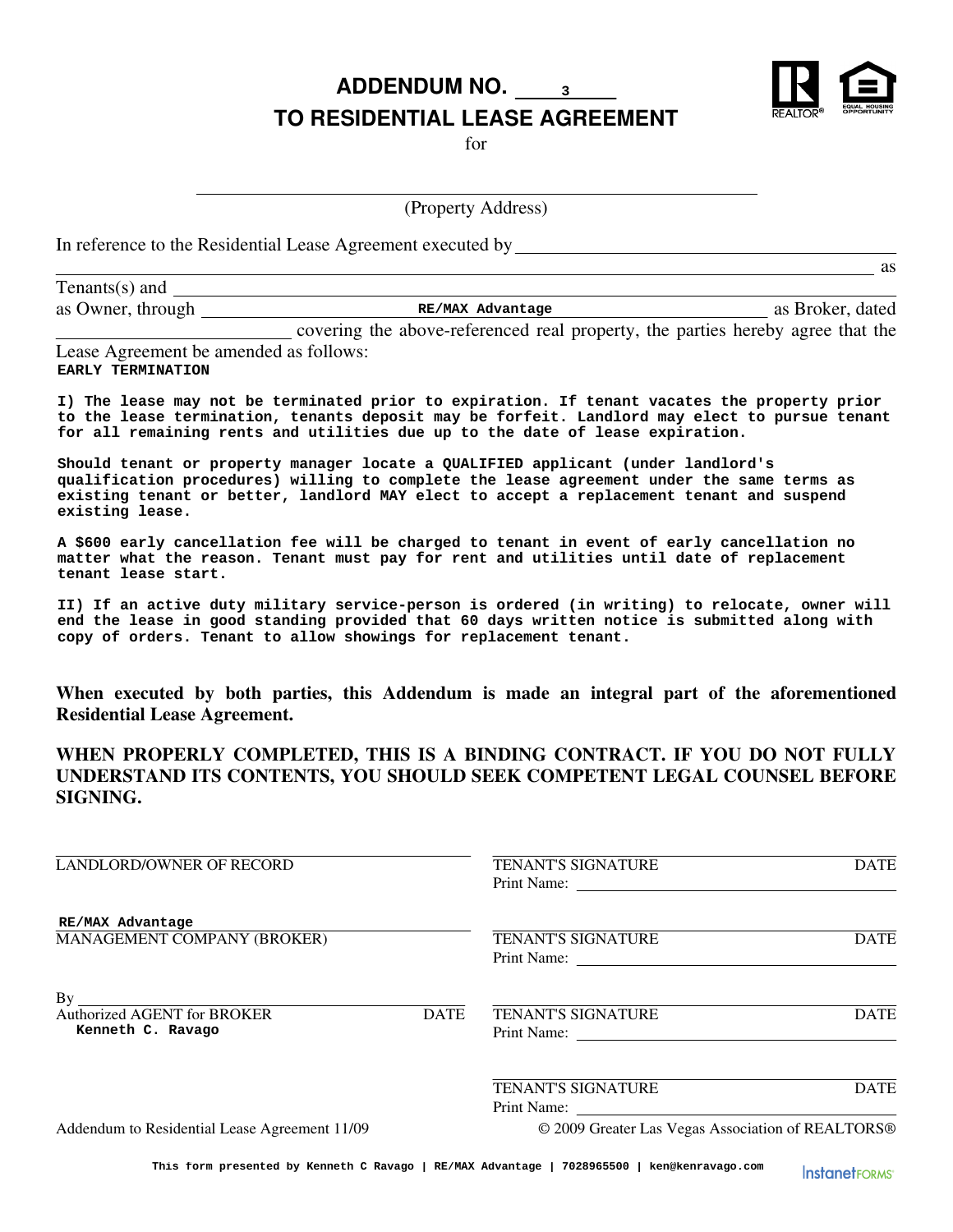



### FORECLOSURE ADDENDUM TO RESIDENTIAL LEASE AGREEMENT

for

|                  | (Property Address)                                                              |     |
|------------------|---------------------------------------------------------------------------------|-----|
|                  | In reference to the Residential Lease Agreement ("Lease Agreement") executed by |     |
| OWNER'S<br>Name: | OWNER'S Name:                                                                   | and |
| TENANT's Name:   | TENANT's Name:                                                                  |     |
| TENANT's Name:   | TENANT's Name:                                                                  |     |

dated covering the above-referenced real property, the parties hereby agree that the Lease Agreement be

amended as follows:

**1. NOTICE OF DEFAULT/FORECLOSURE**. Tenant(s) is notified that Owner has agreed to notify Broker/Designated Property Manager of any defaults on any loans, mortgages, assessments or trust deeds. The filing of a Notice of Default by a lender or other lien holder commences a foreclosure period which lasts, at a minimum, three months plus 21 days. Tenant(s) is further notified that Owner has authorized Broker/Designated Property Manager to notify Tenant(s) and make arrangements to terminate the Lease Agreement if Broker/Designated Property Manager receives any notice indicating that Owner is any one of the following situations: (1) default of any loan, mortgage, assessments or trust deed; (2) any stage of the foreclosure process including a deed-in-lieu of foreclosure; (3) default in making any payments associated with this property; or (4) acceptance of a short sale contract. In such event, Owner has authorized Broker/Designated Property Manager to negotiate termination of the Lease Agreement.

**2. TERMS OF LEASE AGREEMENT.** During any foreclosure period, the Tenant(s) shall *honor ALL CONDITIONS of the current Lease Agreement* including the timely payment of rent as stated in the Lease Agreement. Nevada law grants the Owner a redemption period, and the Owner remains as the legal owner of record until the actual time of the foreclosure sale.

**3.** RETURN OF SECURITY DEPOSITS. Once the Tenant(s) vacates the property, the Owner has authorized Broker/Designated Property Manager to release ALL security deposits (including non-refundable deposits) back to the Tenant(s) with no further obligations from the Tenant(s) or Broker/Designated Property Manager. The 30-day period required by Nevada law for the return of the security deposits still applies. The property must be returned in the same general condition as the Tenant(s) occupied the property. Upon Tenant(s)'s request, Broker/Designated Property Manager will attempt to find a new home to rent/lease/purchase for Tenant(s).

#### When executed by both parties, this Addendum is made an integral part of the aforementioned Lease Agreement. **WHEN PROPERLY COMPLETED, THIS IS A BINDING CONTRACT. IF YOU DO NOT FULLY UNDERSTAND ITS CONTENTS, YOU SHOULD SEEK COMPETENT LEGAL COUNSEL BEFORE SIGNING.**

| LANDLORD/OWNER            | <b>DATE</b> | LANDLORD/OWNER            | <b>DATE</b> |
|---------------------------|-------------|---------------------------|-------------|
| OR Authorized Signatory   |             | OR Authorized Signatory   |             |
| <b>PRINT NAME</b>         |             | PRINT NAME                |             |
| <b>TENANT'S SIGNATURE</b> | <b>DATE</b> | <b>TENANT'S SIGNATURE</b> | <b>DATE</b> |
| PRINT NAME                |             | <b>PRINT NAME</b>         |             |
| <b>TENANT'S SIGNATURE</b> | <b>DATE</b> | TENANT'S SIGNATURE        | <b>DATE</b> |
| PRINT NAME                |             | PRINT NAME                |             |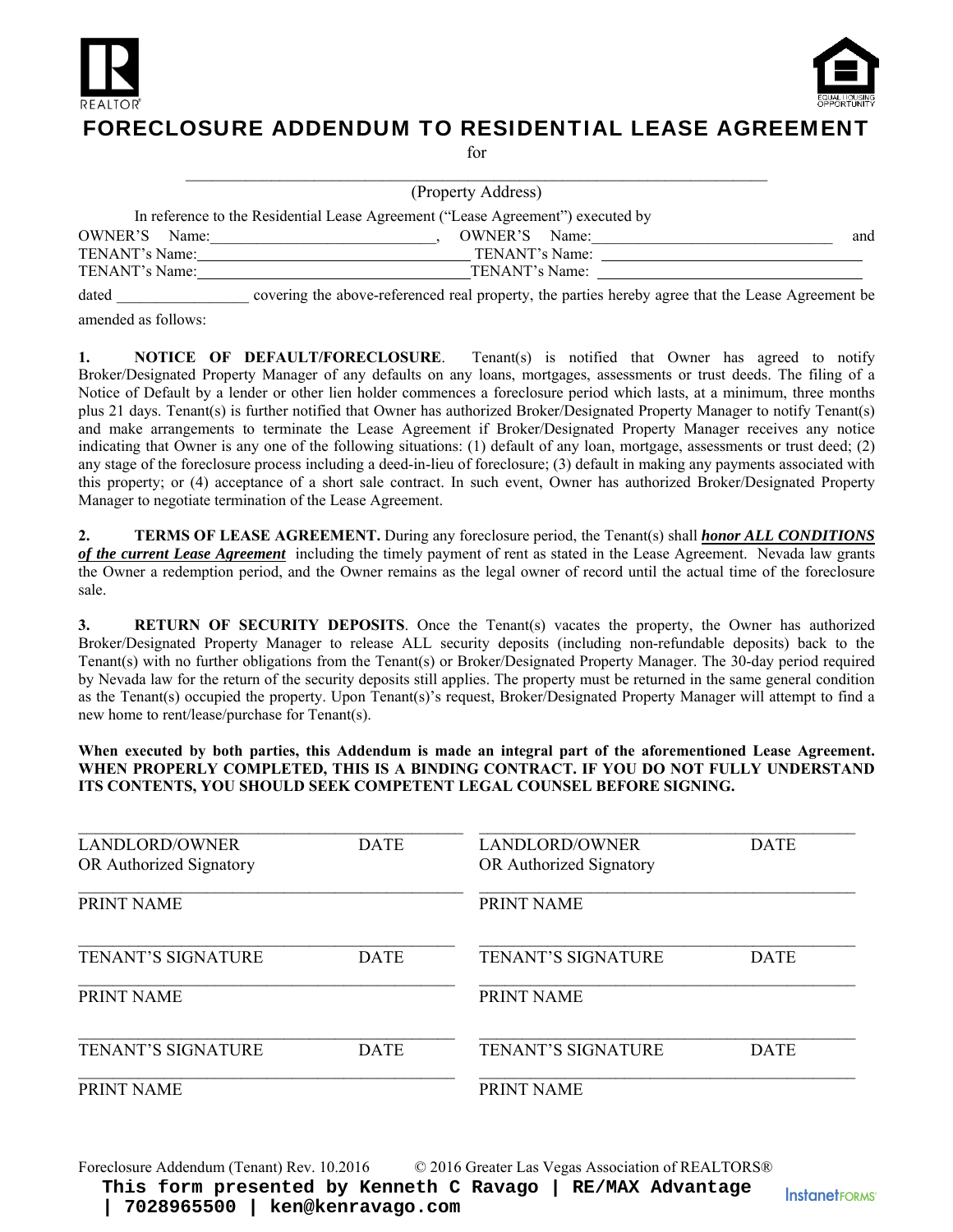

 $\overline{a}$ 



## LEASE ADDENDUM FOR SERVICE AND/OR EMOTIONAL SUPPORT ANIMALS (COLLECTIVELY "ASSISTANCE ANIMALS")

for

# \_\_\_\_\_\_\_\_\_\_\_\_\_\_\_\_\_\_\_\_\_\_\_\_\_\_\_\_\_\_\_\_\_\_\_\_\_\_\_\_\_\_\_\_\_\_\_\_\_\_\_\_\_\_\_\_\_\_\_\_\_\_\_\_\_\_\_\_ (Property Address)

Pursuant to this Lease Addendum for Service and/or Emotional Support Animals, ("Assistance Animals"), the Landlord/Owner may permit a Tenant with a disability to keep an assistance animal as a reasonable accommodation provided Tenant agrees to the following terms and conditions, which, upon execution, become part of the Tenant's lease: (Please initial next to each item below.)

- 1. Tenant certifies that he/she is disabled, and Tenant acknowledges that his/her Assistance Animal is necessary to allow him/her the opportunity to use and enjoy the dwelling.
- 2. In order to comply with federal and state law and obtain permission to keep an assistance animal, Tenant must make a reasonable accommodation request for such an assistance animal<sup>1</sup> to the owner or manager. Any reasonable accommodation request will be granted unless one or more of the following.
	- (a) Tenant understands and agrees that the assistance animal may not pose a direct threat to the health or safety of others that cannot be reduced or eliminated by another reasonable accommodation;
	- (b) Tenant understands and agrees that the assistance animal may not cause substantial physical damage to the property of others that cannot be reduced or eliminated by another reasonable accommodation; or
	- (c) Tenant understands and agrees that making the requested accommodation would (1) pose an undue financial and administrative burden or (2) fundamentally alter the nature of the provider's operations.
	- (d) A determination that an assistance animal poses a direct threat of harm to others or would cause substantial physical damage to the property of others must be based on an individualized assessment that relies on objective evidence about the specific animal's actual conduct – not on mere speculation or fear about the types of harm or damage an animal may cause and not on evidence about harm or damage that other animals have caused. Tenant understands Management reserves the right to rescind its permission if the animal's conduct proves to violate  $(a) - (c)$  above.
	- 3. The fact that a person has a disability does not automatically entitle him or her to an assistance animal. There must be a relationship between the person's disability and his or her need for the animal.
	- 4. The following rules apply with respect to assistance animals:
		- (a) No deposit and or fee will be assessed for assistance animals, however **Tenants are financially responsible for any injury to persons or damage to property due to the service animal**.
		- (b) Tenants are responsible for the immediate disposal of all waste products of assistance animals, including removal of waste materials from outdoor areas and disposal of such waste in trash receptacles.
		- (c) Tenant will keep current with the assistance animal's required immunizations and will provide Landlord with evidence of such as well as the contact information of the assistance animal's veterinarian.
		- (d) If local laws require animals to be licensed, then Tenant will do so and provide Landlord with evidence of such.

Lease Addendum for Assistance Animals Rev. 11.2019 Greater Las Vegas Association of REALTORS® 1525078v.1 <sup>1</sup> This form, if filled out fully and provided to Landlord/Owner or Manager, shall be considered a request for reasonable accommodations.